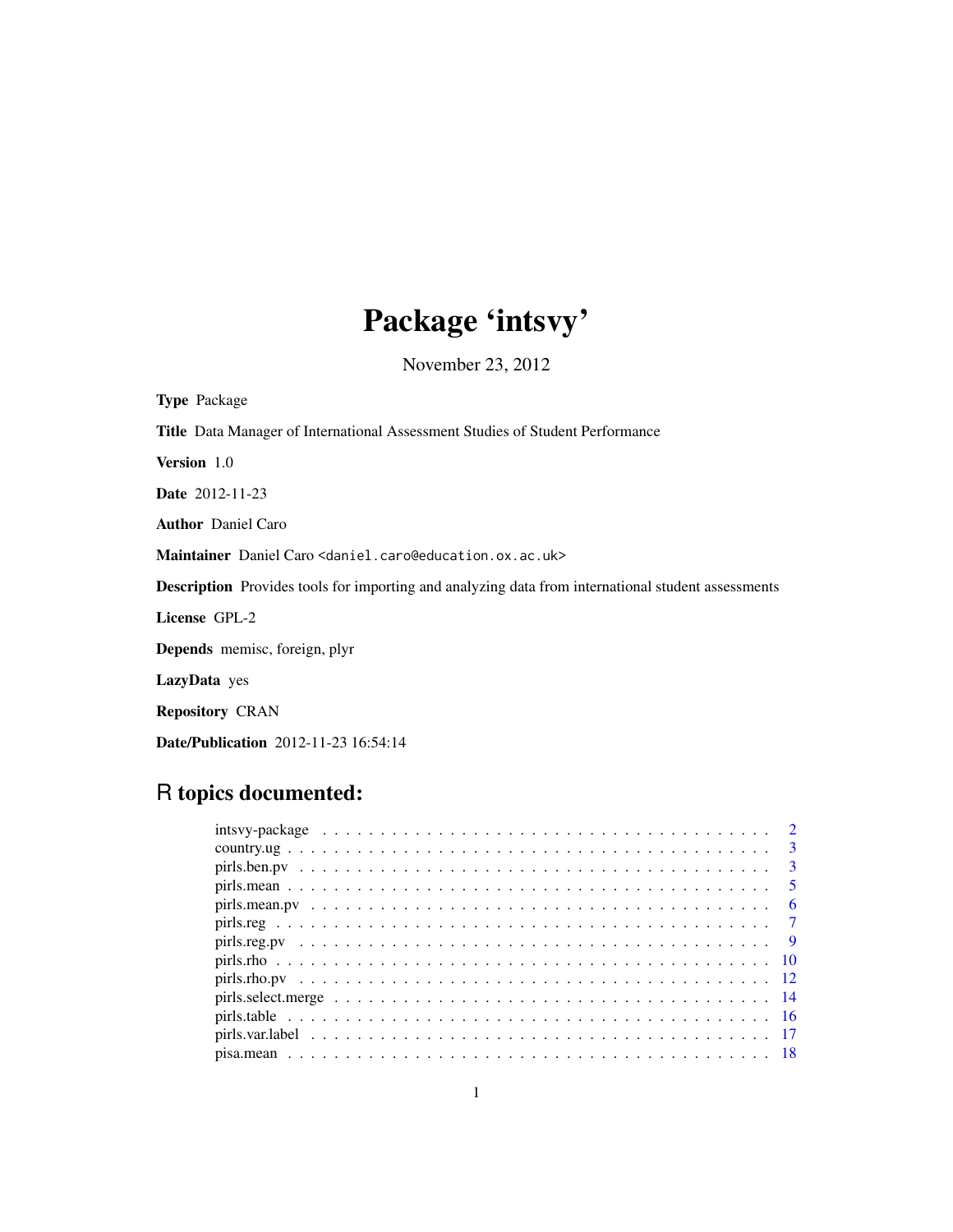## <span id="page-1-0"></span>2 intsvy-package

| Index | 39 |
|-------|----|
|       |    |
|       |    |
|       |    |
|       |    |
|       |    |
|       |    |
|       |    |
|       |    |
|       |    |
|       |    |
|       |    |
|       |    |

intsvy-package *Analysis of international large-scale assessment datasets (PIRLS, TIMSS, PISA)*

## Description

The package provide useRs with tools for reading and analyzing datasets from three international assessments (i.e., PIRLS 2006, TIMSS 2007, and PISA 2009). To read the data, it includes functions that view labels, allow the useR to select variables and countries, merge student and school files, and finally import the data for analysis into R. For the analysis, it includes functions for producing frequency tables and calculating correlations, means, and regressions that handling plausible values and the complex sample design (i.e., replicate weights)

## Details

| Package: | intsvy     |
|----------|------------|
| Type:    | Package    |
| Version: | 1.0        |
| Date:    | 2012-11-23 |
| License: | $GPI - 2$  |

## Author(s)

Daniel Caro <daniel.caro@education.ox.ac.uk>

## References

Technical reports of the corresponding surveys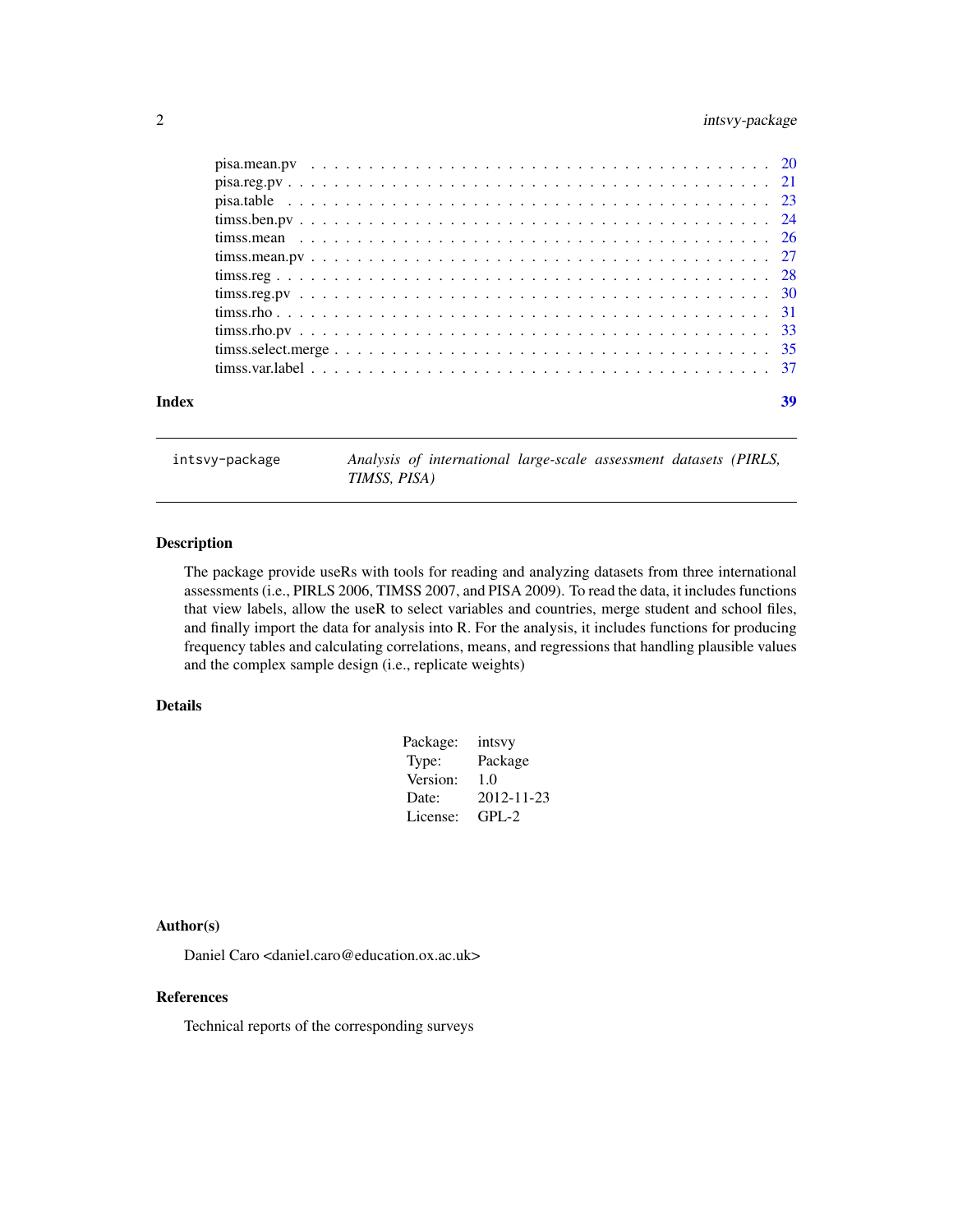<span id="page-2-0"></span>

## Description

The dataset contains the names, abbreviations, and ISO codes for the countries participating in PIRLS and TIMSS. These labels are not included in the original datasets are necessary for selecting countries and printing outputs.

#### Usage

country.ug

## Format

A data frame

## Source

The PIRLS/TIMSS User Guides

pirls.ben.pv *Calculates percentage of students at or above a benchmark*

## Description

pirls.ben.pv calculates the percentage of students performing at or above the levels of achievement given by the useR. It produces the results for the international PIRLS/TIMSS benchmarks by default

## Usage

```
pirls.ben.py(pvlabel, cutoff = c(400, 475, 550, 625), by, data)
```
## Arguments

| pvlabel | The label corresponding to the achievement variable, e.g., "ASRREA" for over-<br>all reading performance.                                                                     |
|---------|-------------------------------------------------------------------------------------------------------------------------------------------------------------------------------|
| cutoff  | The cut-off points or benchmarks for calculating the percentage of students. The<br>default are the PIRLS/TIMSS international benchmarks: cutoff = $c(400, 475,$<br>550, 625) |
| by      | The variable label defining the grouping, usually the countries (by="IDCNTRY"),<br>but could be any other categorical variable.                                               |
| data    | An R object, normally a data frame, containing the data from PIRLS.                                                                                                           |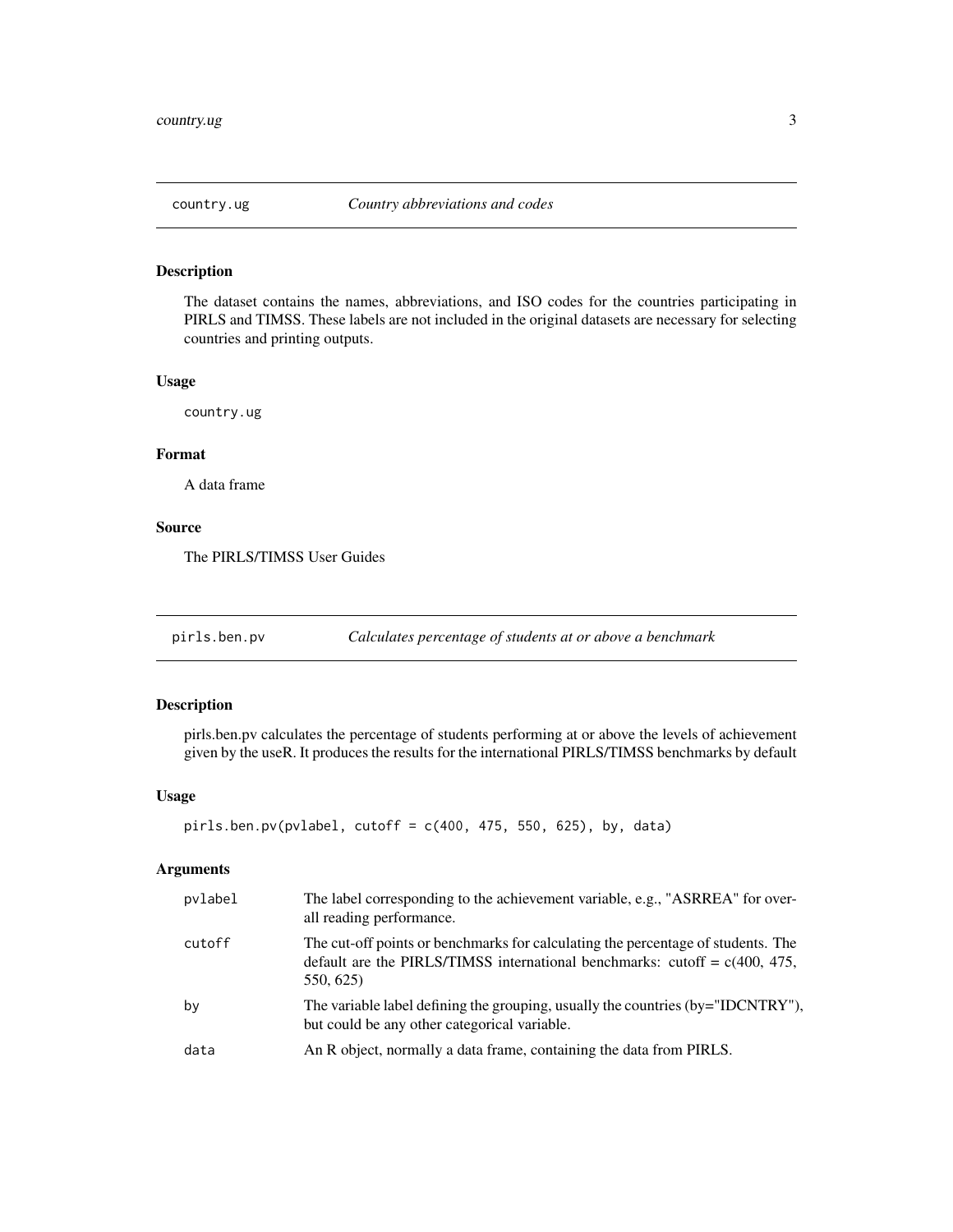Value

pirls.ben.pv returns a data frame with the percentage of students at or above the benchmark and the corresponding standard error.

## Author(s)

Daniel Caro

#### See Also

timss.ben.pv

```
## Not run:
## Benchmarks in international report 2006
pirls.ben.pv(pvlabel ="ASRREA", cutoff = c(400, 475, 550, 625), data=pirls.data)
## End(Not run)
## The function is currently defined as
function (pvlabel, cutoff = c(400, 475, 550, 625), by, data)
{
    pv.ben.input <- function(pvlabel, cutoff, data) {
       pvname <- paste(pvlabel, "0", 1:5, sep = "")
        tabpv1 <- sapply(1:length(cutoff), function(z) sapply(1:75,
            function(x) percent(data[[pvname[1]]] >= cutoff[z],
                weights = ifelse(data[["JKZONE"]] == x, 2 * data[["TOTWGT"]] *
                  data[["JKREP"]], data[["TOTWGT"]]), na.rm = TRUE,
                total = F))tabpv <- sapply(1:length(cutoff), function(z) sapply(pvname,
            function(x) percent(data[[x]] >= cutoff[z], weights = data[["TOTWGT"]],
                na.rm = TRUE, total = F))tabpvw <- sapply(1:length(cutoff), function(y) sum(sapply(1:75,
            function(x) (tabpv1[x, y] - tabpv[1, y])^2)))
        tabpvb <- (1 + 1/5) * apply(tabpv, 2, var)
        tabse <- round((tabpvw + tabpvb)^(1/2), 2)
       tabtot <- round(apply(tabpv, 2, mean), 2)
       result <- data.frame(Benchmark = paste(rep("At or above",
            length(cutoff)), cutoff), Percentage = tabtot, 'Std. err.' = tabse,
            check.names = F)
       return(result)
    }
    if (missing(by)) {
       return(pv.ben.input(pvlabel = pvlabel, cutoff = cutoff,
            data = data)}
   else {
       return(ddply(data, by, function(x) pv.ben.input(pvlabel = pvlabel,
            cutoff = cutoff, data = x)))}
 }
```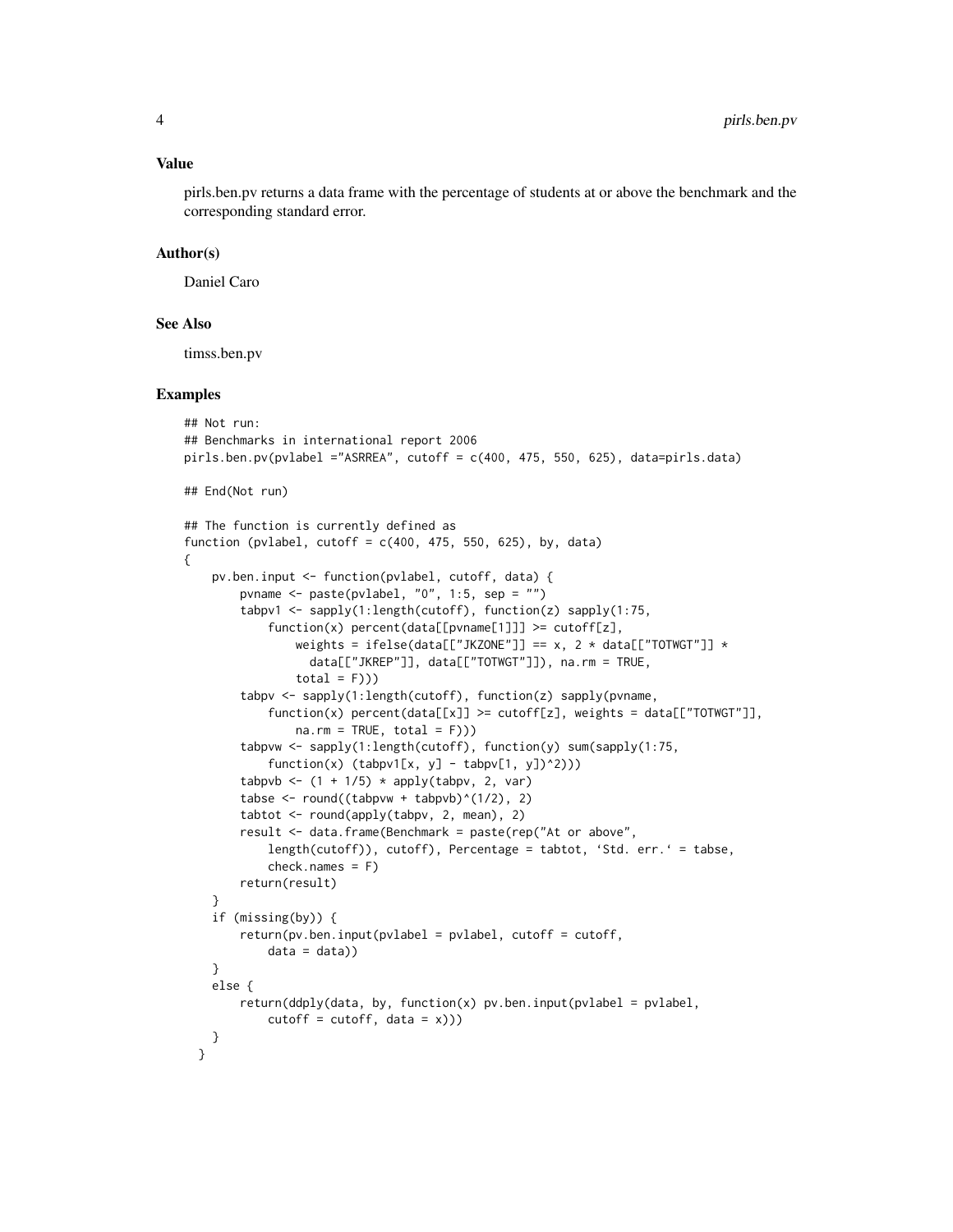<span id="page-4-0"></span>

## Description

Calculates the mean for an observed variable (NOT one with plausible values)

## Usage

```
pirls.mean(variable, by, data)
```
## Arguments

| variable | A variable label. The mean is calculated for this variable (e.g., variable="ASDAGE")                                            |
|----------|---------------------------------------------------------------------------------------------------------------------------------|
| by       | The variable label defining the grouping, usually the countries (by="IDCNTRY"),<br>but could be any other categorical variable. |
| data     | An R object, normally a data frame, containing the data from PIRLS.                                                             |

## Value

pirls.mean returns a data frame including the means and standard errors.

#### Author(s)

Daniel Caro

## See Also

timss.mean, pisa.mean

## Examples

```
## Not run:
## Replicating Exhibit 5.10 in p.162 of User Guide 2006
# Number of hours spent reading stories or articles in books or magazines outside of school
pirls.data$TIME[as.numeric(pirls.data$ASBGTSP4) ==1] <-5.5
pirls.data$TIME[as.numeric(pirls.data$ASBGTSP4) ==2] <-4
pirls.data$TIME[as.numeric(pirls.data$ASBGTSP4) ==3] <-2
pirls.data$TIME[as.numeric(pirls.data$ASBGTSP4) ==4] <-0.5
pirls.data$TIME[as.numeric(pirls.data$ASBGTSP4) ==5] <-0
table(pirls.data$ASBGTSP4, pirls.data$TIME)
pirls.mean(variable="TIME", by="IDCNTRYL", data=pirls.data)
## End(Not run)
```
## The function is currently defined as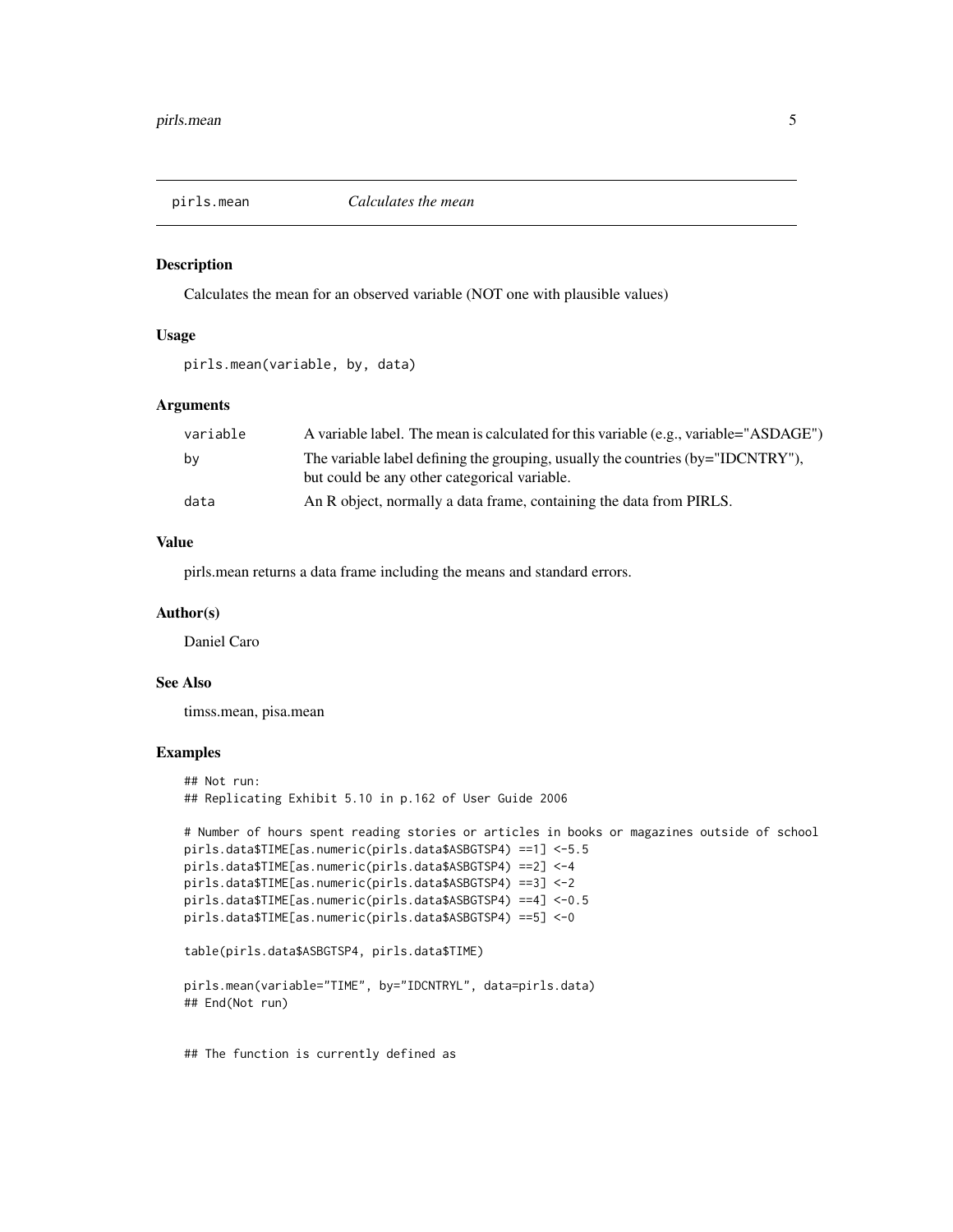```
function (variable, by, data)
{
   mean.input <- function(variable, data) {
       meanrp <- sapply(1:75, function(x) weighted.mean(as.numeric(data[[variable]]),
            ifelse(data[["JKZONE"]] == x, 2 * data[["TOTWGT"]] *data[["JKREP"]], data[["TOTWGT"]]), na.rm = TRUE))
        meantot <- weighted.mean(as.numeric(data[[variable]]),
            data[["TOTWGT"]], na.rm = TRUE)
       meanse \leftarrow (sum((meanrp - meantot)^2))^(1/2)
        result <- data.frame(Mean = meantot, Std.err. = meanse)
        return(round(result, 2))
    }
    if (missing(by)) {
        return(mean.input(variable = variable, data = data))
    }
   else {
        return(ddply(data, by, function(x) mean.input(data = x,
            variable = variable)))
   }
 }
```
pirls.mean.pv *Calculates mean performance*

## Description

pirls.mean.pv uses five plausible values to calculate mean performance and its standard error

#### Usage

pirls.mean.pv(pvlabel, by, data)

## Arguments

| pvlabel | The label corresponding to the achievement variable, e.g., "ASRREA" for over-<br>all reading performance.                       |
|---------|---------------------------------------------------------------------------------------------------------------------------------|
| bv      | The variable label defining the grouping, usually the countries (by="IDCNTRY"),<br>but could be any other categorical variable. |
| data    | An R object, normally a data frame, containing the data from PIRLS.                                                             |

## Value

pirls.mean.pv returns a data frame with the mean and standard errors.

## Author(s)

Daniel Caro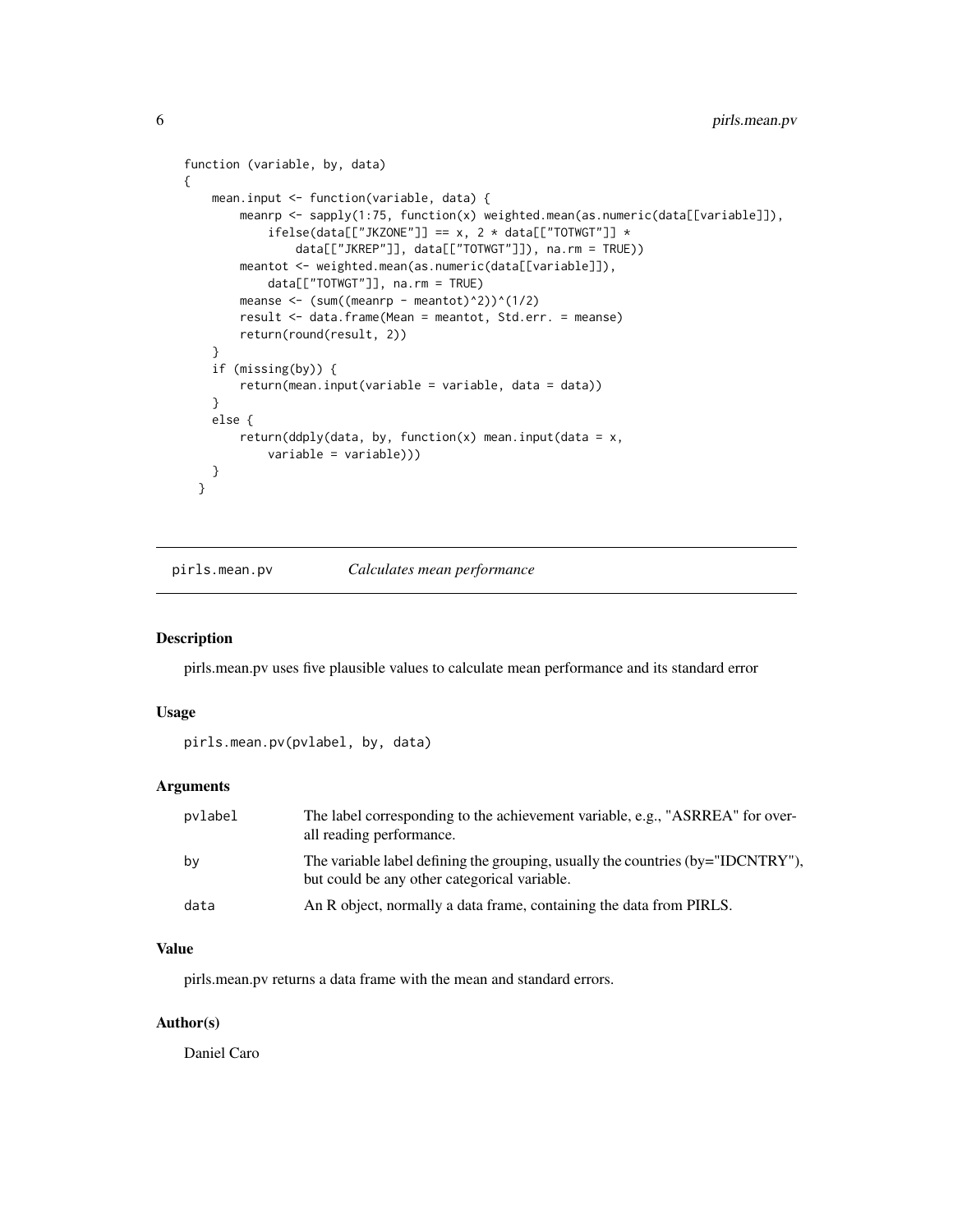<span id="page-6-0"></span>pirls.reg 7

## See Also

timss.mean.pv, pisa.mean.pv

#### Examples

```
## Not run:
## Replicating Exhibit 3.10 in User Guide 2006, p.64
table(as.numeric(pirls.data$ASBGTOC5), pirls.data$ASBGTOC5)
pirls.data$NEWTOCS[as.numeric(pirls.data$ASBGTOC5) ==1 ] <- "EVERY DAY OR ALMOST EVERY DAY"
pirls.data$NEWTOCS[as.numeric(pirls.data$ASBGTOC5) ==2 ] <- "ONCE OR TWICE A WEEK"
pirls.data$NEWTOCS[as.numeric(pirls.data$ASBGTOC5) ==3 | as.numeric(pirls.data$ASBGTOC5) ==4 ] <- "TWICE A MON
table(pirls.data$NEWTOCS)
pirls.mean.pv(pvlabel="ASRREA", by=c("IDCNTRYL", "NEWTOCS"), data=pirls.data)
## End(Not run)
## The function is currently defined as
function (pvlabel, by, data)
{
   pv.input <- function(pvlabel = "ASRREA", data) {
        pvnames <- paste(pvlabel, "0", 1:5, sep = "")
        read1m <- sapply(1:75, function(x) weighted.mean(data[[pvnames[[1]]]],
            ifelse(data[["JKZONE"]] == x, 2 * data[["TOTWGT"]] *data[["JKREP"]], data[["TOTWGT"]]), na.rm = TRUE))
        readm \leq sapply(pvnames, function(x) weighted.mean(data[[x]],
            data[["TOTWGT"]], na.rm = TRUE))
        varw \le sum((read1m - readm[1])^2)
        varb \leftarrow (1 + 1/5) * var(readm)
        readse \leftarrow (varw + varb)^(1/2)
        result <- data.frame(Mean = mean(readm), Std.err. = readse)
        return(round(result, 2))
    }
    if (missing(by)) {
        return(pv.input(pvlabel = pvlabel, data = data))
    }
   else {
        return(ddply(data, by, function(x) pv.input(data = x,pvlabel = pvlabel)))
    }
 }
```
pirls.reg *Regression analysis*

## Description

pirls.mean performs standard linear regression analysis (OLS) for an observed depedent variable (NOT for plausible values).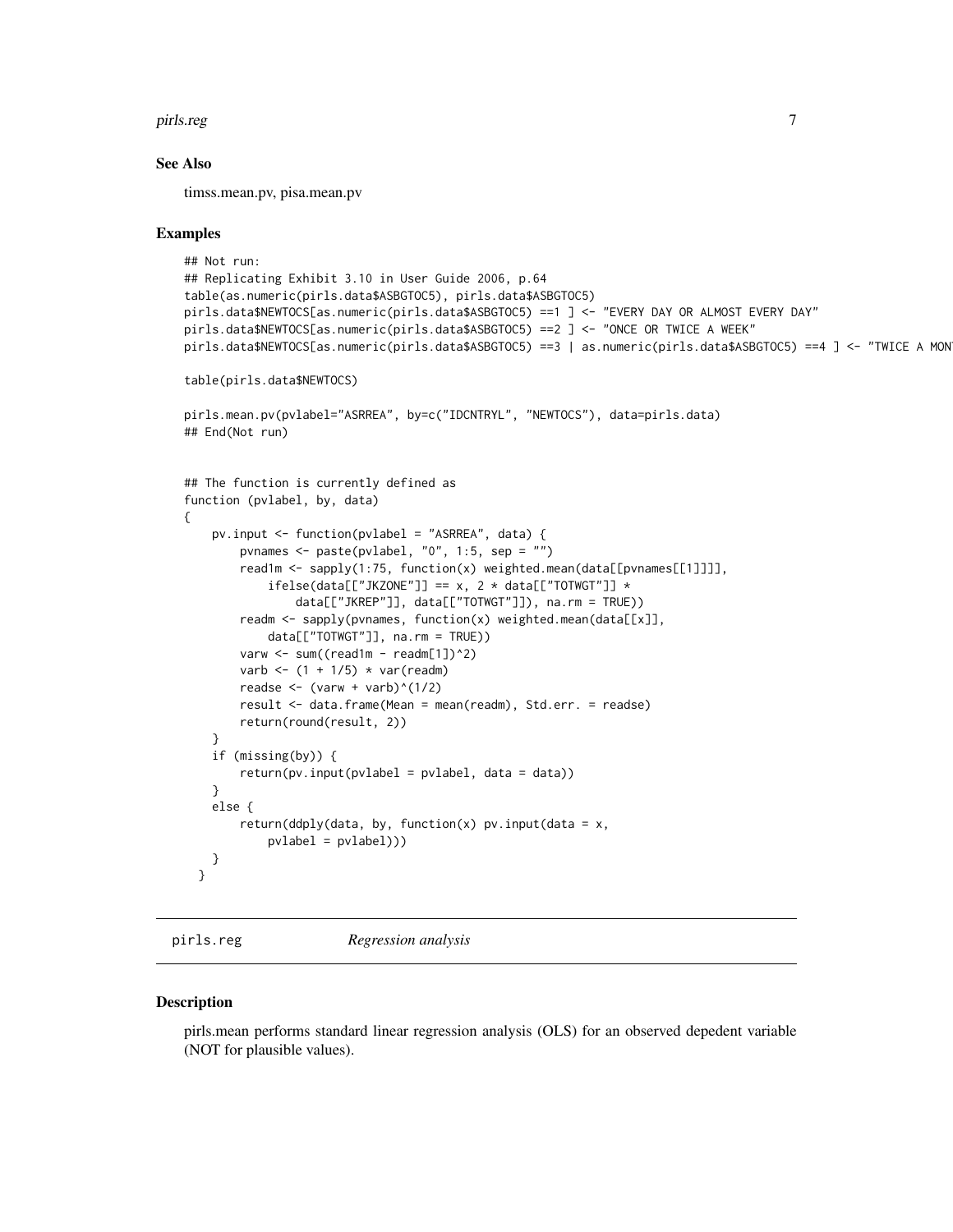#### Usage

pirls.reg(regform, by, data)

#### **Arguments**

| regform | A regression formula (e.g., "ASBGBOOK $\sim$ ITSEX").                                                                              |
|---------|------------------------------------------------------------------------------------------------------------------------------------|
| bv      | The variable label defining the grouping, usually the countries $(by="IDCNTRY$ "),<br>but could be any other categorical variable. |
| data    | An R object, normally a data frame, containing the data from PIRLS.                                                                |

## Value

pirls.reg returns a data frame with coefficients, standard errors and t-values. If "by" is specified, results are reported in a list.

#### Author(s)

Daniel Caro

## See Also

timss.reg

```
## Not run:
# Replicating Exhibit 3.13 in User Guide 2006, p. 68
# Recode ASBGBOOK
table(as.numeric(pirls.data$ASBGBOOK), pirls.data$ASBGBOOK)
pirls.data$BOOK[as.numeric(pirls.data$ASBGBOOK)==1] <- 5
pirls.data$BOOK[as.numeric(pirls.data$ASBGBOOK)==2] <- 18
pirls.data$BOOK[as.numeric(pirls.data$ASBGBOOK)==3] <- 63
pirls.data$BOOK[as.numeric(pirls.data$ASBGBOOK)==4] <- 151
pirls.data$BOOK[as.numeric(pirls.data$ASBGBOOK)==5] <- 251
table(pirls.data$BOOK)
# Exhibit 3.13 p.68 User Guide
pirls.reg(regform= "BOOK ~ ITSEX", by="IDCNTRYL", data=pirls.data)
## End(Not run)
## The function is currently defined as
function (regform, by, data)
{
    reg.input <- function(regform, data) {
       Coefrp <- sapply(1:75, function(i) coefficients(lm(formula = as.formula(regform),
           data = data, weights = ifelse(data[["JKZONE"]] ==
               i, 2 * data[['TOTWGT']] * data[['JKREF"]], data[['TOTWGT"]]))
```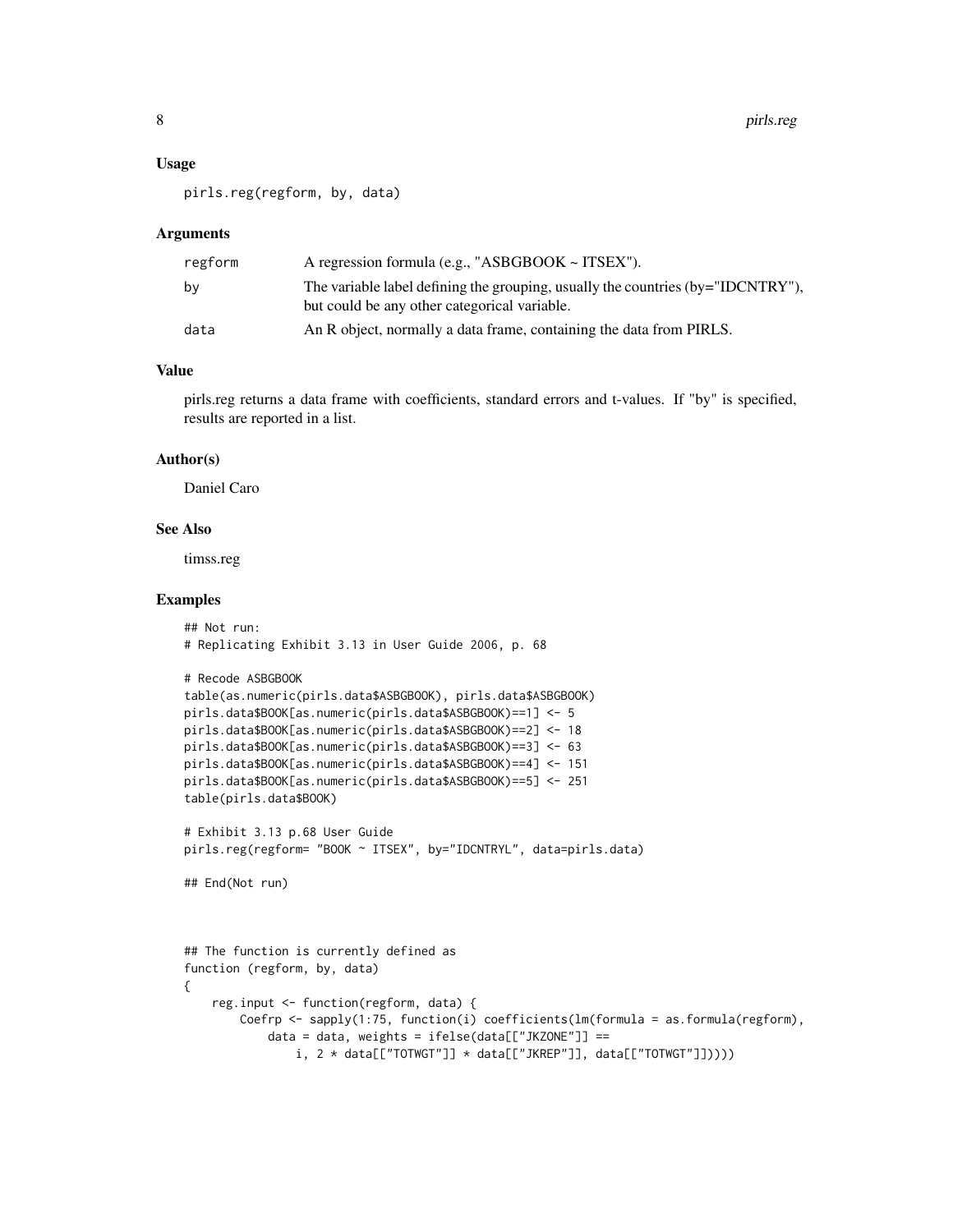## <span id="page-8-0"></span>pirls.reg.pv 9

```
Reg <- summary(lm(formula = as.formula(regform), data = data,
         weights = data[["TOTWGT"]]))
     Coeftot <- Reg$coefficients[, 1]
     R2 <- Reg$r.squared
     CoefSE <- apply((Coeffp - Coeftot)^2, 1, sum)^(1/2)CoefT <- Coeftot/CoefSE
      RegTab <- round(data.frame(Estimate = Coeftot, 'Std. Error' = CoefSE,
          't value' = CoefT, check.names = F), 2)
     return(RegTab)
  }
  if (missing(by)) {
      return(reg.input(regform = regform, data = data))
  }
  else {
      return(lapply(split(data, data[by]), function(x) reg.input(regform = regform,
          data = x))}
}
```
## pirls.reg.pv *Regression analysis for plausible values*

## Description

pirls.reg.pv performs standard linear regression analysis (OLS) while handling plausible values and replicate weights.

#### Usage

pirls.reg.pv(x, pvlabel = "ASRREA", by, data)

## Arguments

| $\mathsf{x}$ | Data labels of independent variables (e.g., $x = c("ASDHEHLA", "ITSEX")$ ).                                                     |
|--------------|---------------------------------------------------------------------------------------------------------------------------------|
| pvlabel      | The label corresponding to the achievement variable, e.g., "ASRREA" for over-<br>all reading performance.                       |
| by           | The variable label defining the grouping, usually the countries (by="IDCNTRY"),<br>but could be any other categorical variable. |
| data         | An R object, normally a data frame, containing the data from PIRLS.                                                             |

#### Value

pirls.reg.pv returns a data frame with coefficients, standard errors and t-values. If "by" is specified, results are reported in a list.

## Author(s)

Daniel Caro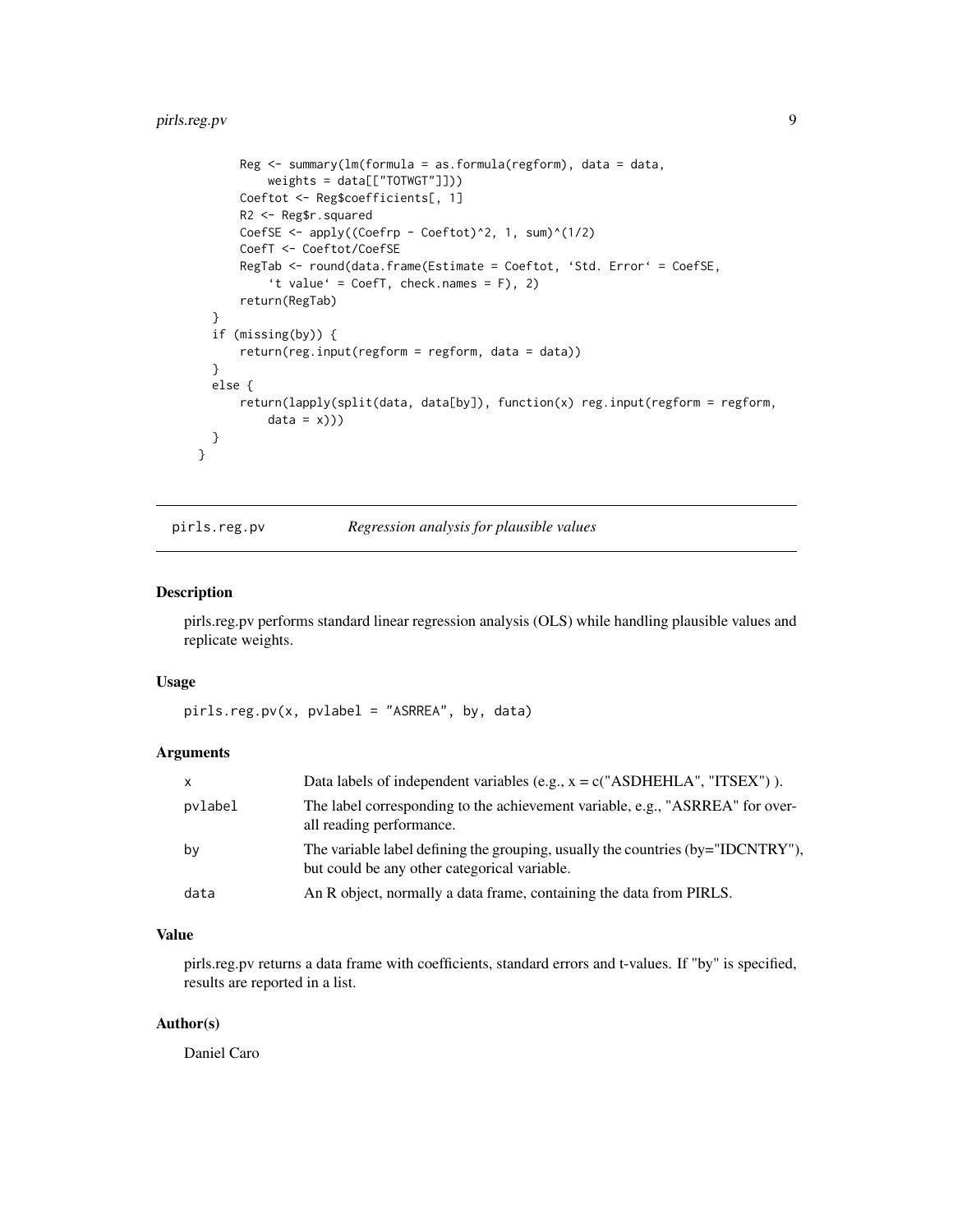## See Also

timss.reg.pv, pisa.reg.pv

## Examples

```
## Not run:
## Replicating Exhibit 3.15 in User Guide 2006, p.70
pirls.reg.pv(x=c("ITSEX"), pvlabel = "ASRREA", by="IDCNTRYL", data=pirls.data)
## End(Not run)
## The function is currently defined as
function (x, pvlabel = "ASRREA", by, data)
{
    reg.pv.input \leq function(x, pvlabel = pvlabel, data) {
        pvnames \leq paste(pvlabel, "0", 1:5, sep = "")
        regform <- lapply(pvnames, function(i) paste(i, "~",
            paste(x, collapse = "+''))Coefrpv1 <- sapply(1:75, function(i) coefficients(lm(formula = as.formula(regform[[1]]),
            data = data, weights = ifelse(data[["JKZONE"]] ==
                i, 2 * data[["TOTWGT"]] * data[["JKREF"]], data[["TOTWGT"]]))Regpv <- lapply(regform, function(i) summary(lm(formula = i,
            data = data, weights = data[["TOTWGT"]]))Coefpv <- sapply(Regpv, function(i) i[["coefficients"]][,
            1])
        R2 <- mean(sapply(Regpv, function(i) i[["r.squared"]]))
        Coeftot <- apply(Coefpv, 1, mean)
        Varw \leq apply((Coefrpv1 - Coefpv[, 1])^2, 1, sum)
        Varb \leftarrow (1 + 1/5) * apply(Coefpv, 1, var)
        CoefSE \leftarrow (Varw + Varb)^(1/2)
        CoefT <- Coeftot/CoefSE
        RegTab <- round(data.frame(Estimate = Coeftot, 'Std. Error' = CoefSE,
            't value' = CoefT, check.names = F), 2)
        return(RegTab)
    }
    if (missing(by)) {
        return(res.py.input(x = x, pvlabel = pvlabel, data = data))}
   else {
        return(lapply(split(data, data[by]), function(i) reg.pv.input(x = x,
            pvlabel = pvlabel, data = i))}
 }
```
pirls.rho *Correlation matrix*

#### Description

pirls.rho produces a correlations matrix for observed variables (NOT for plausible values)

<span id="page-9-0"></span>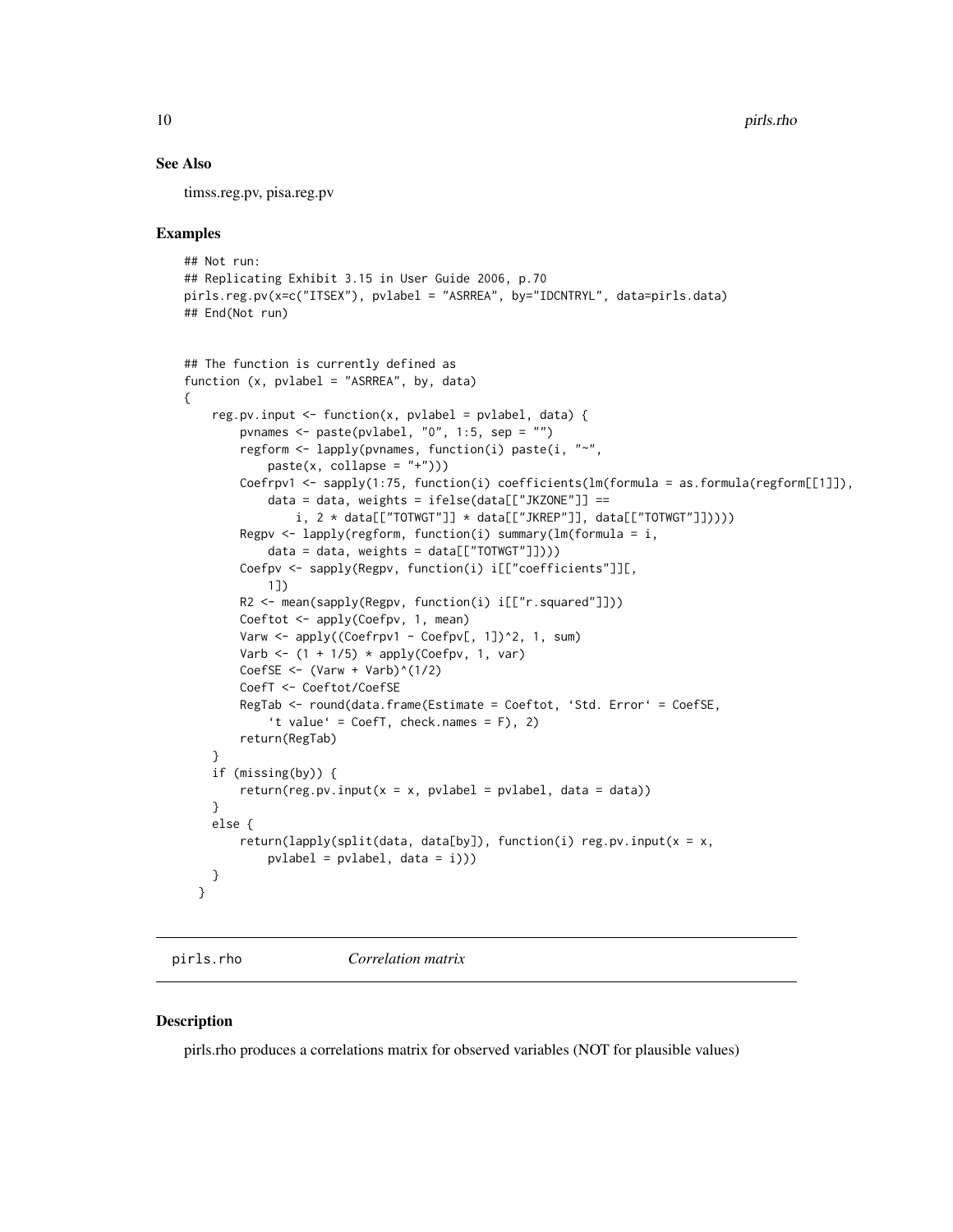#### pirls.rho 11

## Usage

pirls.rho(variables, by, data)

## **Arguments**

| variables | Data labels for the variables in the correlation matrix (e.g., variables=c("ASRREA01",<br>"ASDAGE"))                            |
|-----------|---------------------------------------------------------------------------------------------------------------------------------|
| by        | The variable label defining the grouping, usually the countries (by="IDCNTRY"),<br>but could be any other categorical variable. |
| data      | An R object, normally a data frame, containing the data from PIRLS.                                                             |

## Value

pirls.rho returns a matrix including correlation and standard error values

#### Author(s)

Daniel Caro

#### See Also

timss.rho

```
## Not run:
pirls.rho(variables=c("ASRREA01", "ASDAGE"), by="IDCNTRYL", data=pirls.data)
## End(Not run)
## The function is currently defined as
function (variables, by, data)
{
    rho.input <- function(variables, data) {
        data <- na.omit(data[c(variables, "TOTWGT", "JKREP",
            "JKZONE")])
        rhorp <- lapply(1:75, function(i) cov.wt(data[variables],
            wt = ifelse(data[["JKZONE"]] == i, 2 * data[["TOTWGT"]] *
                data[["JKREP"]], data[["TOTWGT"]]), cor = T)[[5]])
        rhotot <- cov.wt(data[variables], wt = data[["TOTWGT"]],
            cor = T)[[5]]
        rhose <- Reduce("+", lapply(rhorp, function(x) (x - \text{rhotot})^2)^(1/2)
        rhomat <- round(do.call(cbind, lapply(1:ncol(rhotot),
            function(x) t(rbind(rhotot[, x], rhose[, x])))),
            3)
        colnames(rhomat) <- unlist(lapply(1:length(variables),
            function(x) c(paste(variables, "Rho", sep = " ")[x],
                paste(variables, "SE", sep = " ")[x])))
        return(round(rhomat, 6))
    }
```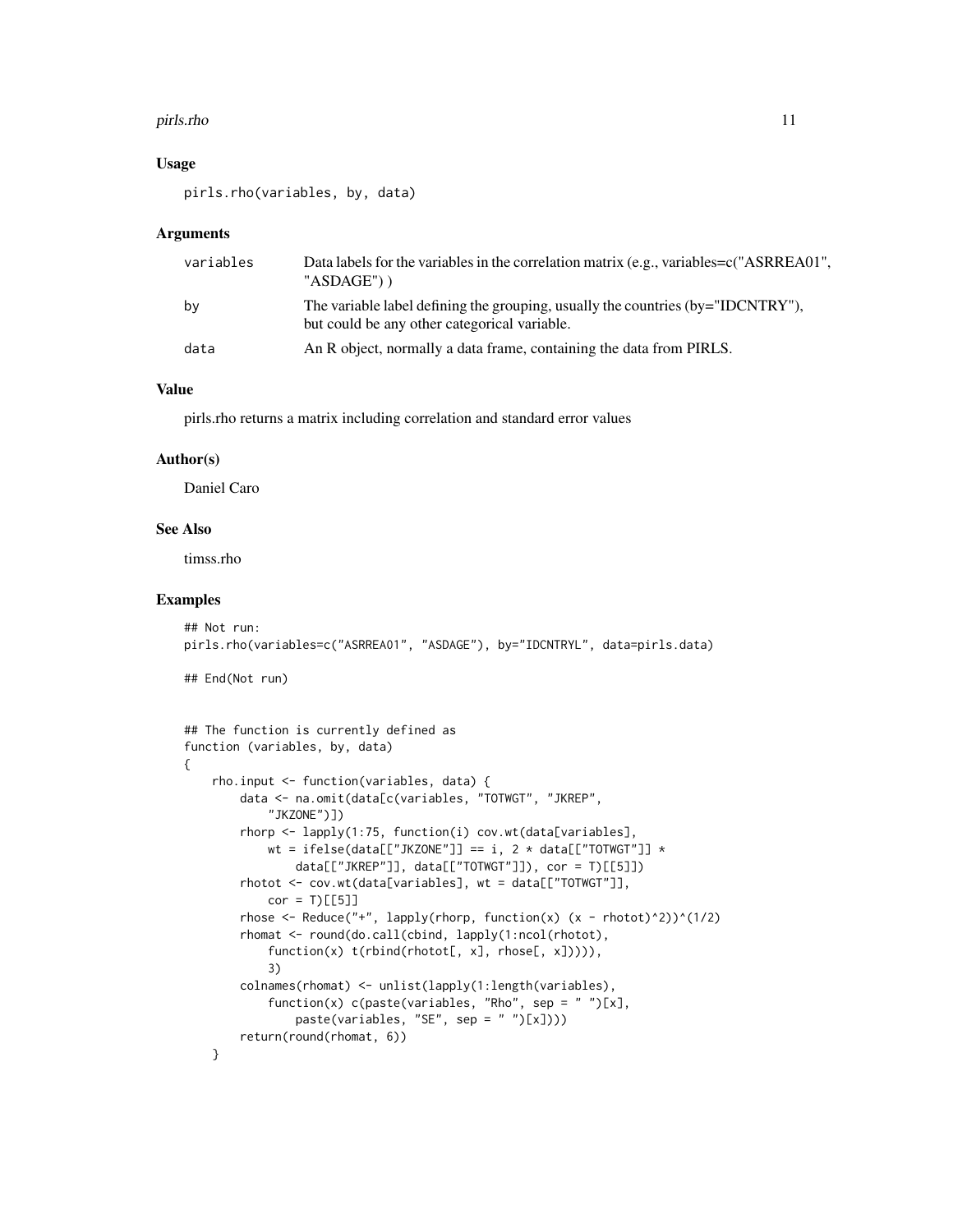```
if (missing(by)) {
     return(rho.input(variables = variables, data = data))
  }
 else {
      return(lapply(split(data, data[by]), function(x) rho.input(variables = variables,
          data = x))}
}
```
pirls.rho.pv *Two-way weighted correlation*

## Description

pirls.rho.pv calculates the correlation and standard error among two achievement variables each based on 5 plausible values or one achievement variable and an observed variable (i.e., with observed scores rather than plausible values).

## Usage

pirls.rho.pv(variable, pvlabels, by, data)

## Arguments

| variable | A data label for the observed variable (e.g., variable="ASDAGE")                                                                |
|----------|---------------------------------------------------------------------------------------------------------------------------------|
| pvlabels | One or two labels describing the achievement variables (e.g., pvlabels = $c$ ("ASRLIT",<br>" $ASRINF$ ") )                      |
| by       | The variable label defining the grouping, usually the countries (by="IDCNTRY"),<br>but could be any other categorical variable. |
| data     | An R object, normally a data frame, containing the data from PIRLS.                                                             |

## Value

pirls.rho.pv returns a matrix with correlations and standard errors.

## Author(s)

Daniel Caro

## See Also

timss.rho.pv

<span id="page-11-0"></span>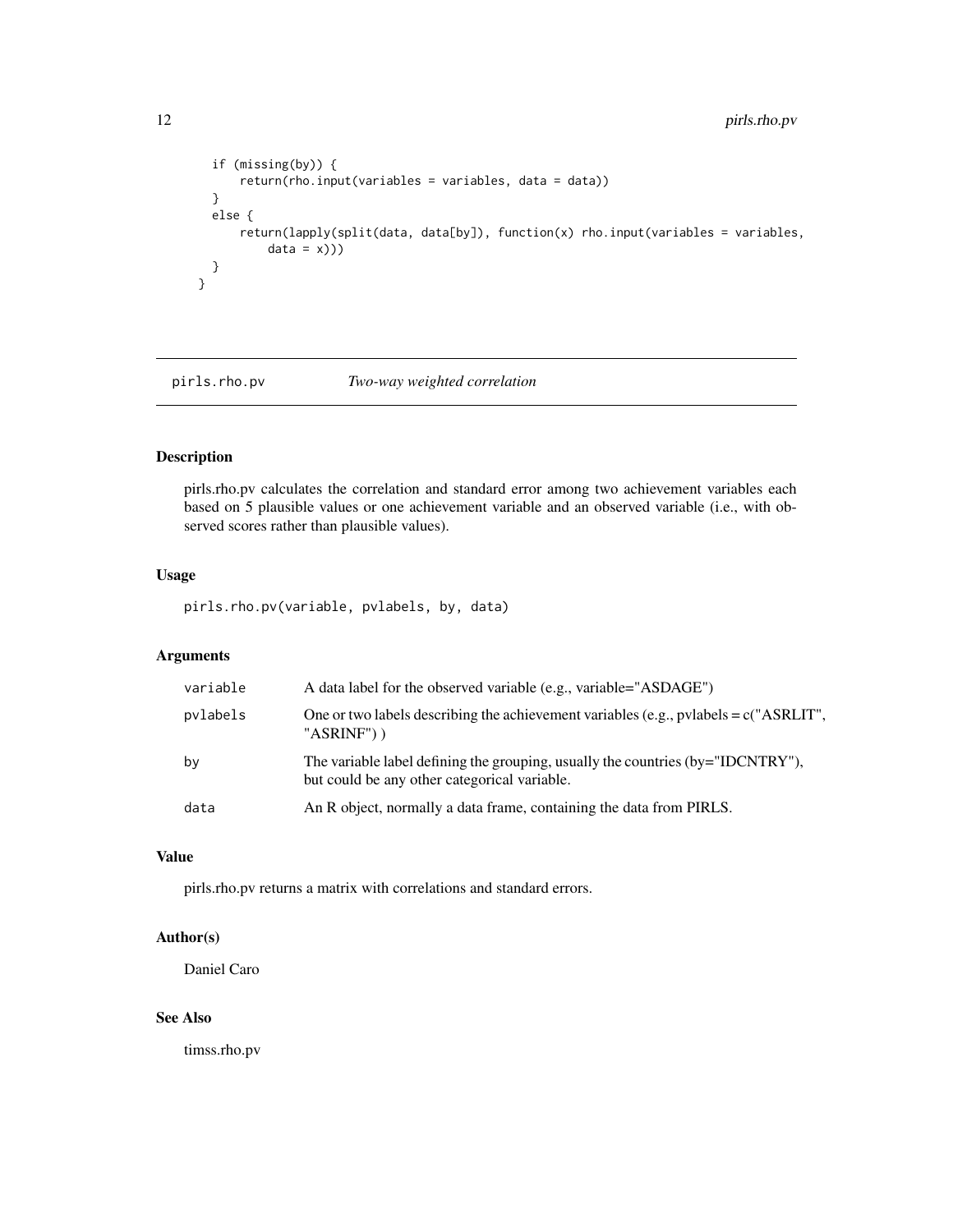## pirls.rho.pv 13

#### Examples

{

```
## Not run:
# Replicating Exhibit A.15 p.309 in International report 2006
pirls.rho.pv(pvlabels=c("ASRLIT", "ASRINF"), by="IDCNTRYL", data=pirls.data)
## End(Not run)
## The function is currently defined as
function (variable, pvlabels, by, data)
    rho.pv.input <- function(variable, pvlabels, data) {
        if (length(pvlabels) == 2 & missing(variable)) {
            pvnames \leq lapply(pvlabels, function(x) paste(x,
                "0", 1:5, sep = "")data <- na.omit(data[c(unlist(pvnames), "TOTWGT",
                "JKREP", "JKZONE")])
            rhopvrp \leq lapply(1:75, function(i) cov.wt(x = data[c(pvnames[[1]][1],
                pvnames[[2]][1])], cor = T, wt = ifelse(data[["JKZONE"]] ==
                i, 2 * data[['TOTWGT"]] * data[['JKREF"]], data[['TOTWGT"]]))[[5]]]rhopvtot \leq lapply(1:5, function(i) cov.wt(x = data[c(pvnames[[1]][i],
                pvnames[[2]][i])], cor = T, wt = data[["TOTWGT"]])[[5]])
            varw <- Reduce("+", lapply(rhopvrp, function(x) (x -
                rhopvtot[[1]])^2))
            varb \leq (1 + 1/5) \star apply(simplify2array(rhopvtot),
                c(1, 2), varrhose \leq (varw + varb)\land(1/2)
            rhotot <- Reduce("+", rhopvtot)/length(rhopvtot)
            rhomat <- round(do.call(cbind, lapply(1:ncol(rhotot),
                function(x) t(rbind(rhotot[, x], rhose[, x])))),
                5)
            colnames(rhomat) <- unlist(lapply(1:2, function(i) c(paste(pvlabels,
                "Rho", sep = " ")[i], paste(pvlabels, "SE", sep = " ")[i])))
            return(round(rhomat, 3))
        }
        else {
            pvnames <- paste(pvlabels, "0", 1:5, sep = "")
            data <- na.omit(data[c(variable, pvnames, "TOTWGT",
                "JKREP", "JKZONE")])
            rhopvrp \leq lapply(1:75, function(i) cov.wt(x = data[c(variable,
                pvnames[1])], cor = T, wt = ifelse(data[["JKZONE"]] ==
                i, 2 * data[['TOTWGT"]] * data[['JKREF"]], data[['TOTWGT"]]))[[5]]]rhopvtot <- lapply(pvnames, function(i) cov.wt(x = data[c(variable,
                i)], cor = T, wt = data[["TOTWGT"]])[[5]])
            varw <- Reduce("+", lapply(rhopvrp, function(x) (x -
                rhopvtot[[1]])^2)
            varb \leftarrow (1 + 1/5) \star apply(simplify2array(rhopvtot),
                c(1, 2), varrhose \leftarrow (varw + varb)^(1/2)
            rhotot <- Reduce("+", rhopvtot)/length(rhopvtot)
            rhomat <- round(do.call(cbind, lapply(1:ncol(rhotot),
                function(x) t(rbind(rhotot[, x], rhostes[, x]))),
```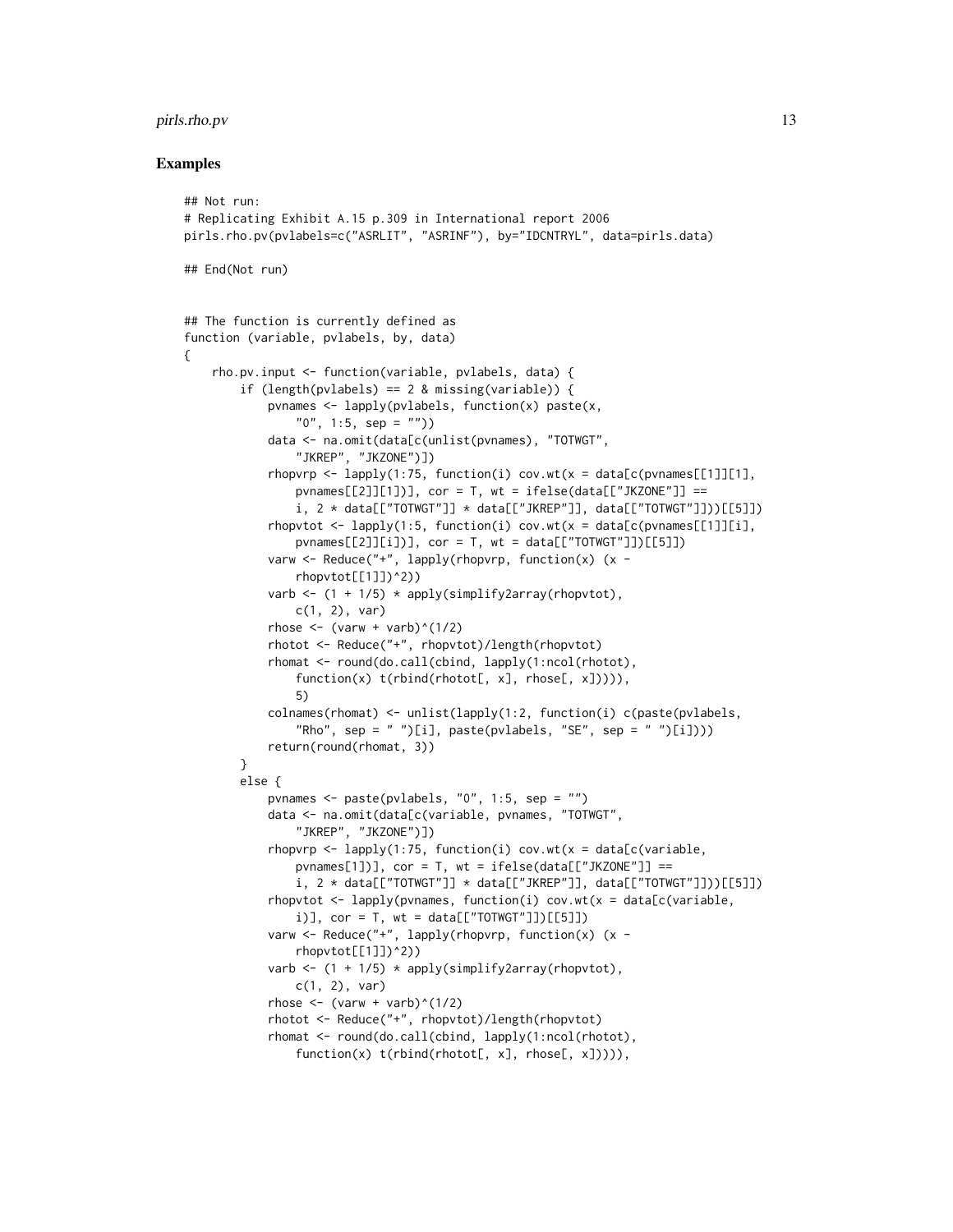```
5)
          colnames(rhomat) <- unlist(lapply(1:2, function(i) c(paste(c(variable,
              pvlabels), "Rho", sep = " ")[i], paste(c(variable,
              pvlabels), "SE", sep = " ")[i])))
          return(round(rhomat, 3))
     }
  }
  if (missing(by)) {
      return(rho.pv.input(variable = variable, pvlabels = pvlabels,
          data = data)}
  else {
      if (length(pvlabels) == 2 & missing(variable)) {
          return(lapply(split(data, data[by]), function(x) rho.pv.input(pvlabels = pvlabels,
              data = x))}
      else {
          return(lapply(split(data, data[by]), function(x) rho.pv.input(variable = variable,
              pvlabels = pvlabels, data = x)))
      }
 }
}
```
pirls.select.merge *Select and merge data*

#### Description

pirls.select.merge selects and merges data from PIRLS 2006 downloaded from the IEA data repository

## Usage

```
pirls.select.merge(folder = getwd(), countries, student, home, school)
```
## Arguments

| folder    | Directory path where the data are located. The data could be organized within<br>folders but it should not be duplicated.                                                             |
|-----------|---------------------------------------------------------------------------------------------------------------------------------------------------------------------------------------|
| countries | The selected countries, supplied with the abbreviation (e.g., countries= $c("AUT",$<br>"BGR") or codes (countries= $c(40, 100)$ ). If no countries are selected, all are<br>selected. |
| student   | The data labels for the selected student variables.                                                                                                                                   |
| home      | The data labels for the selected home background variables.                                                                                                                           |
| school    | The data labels for the selected school variables.                                                                                                                                    |

## Value

pirls.select.merge returns a data frame with the selected data from PIRLS 2006.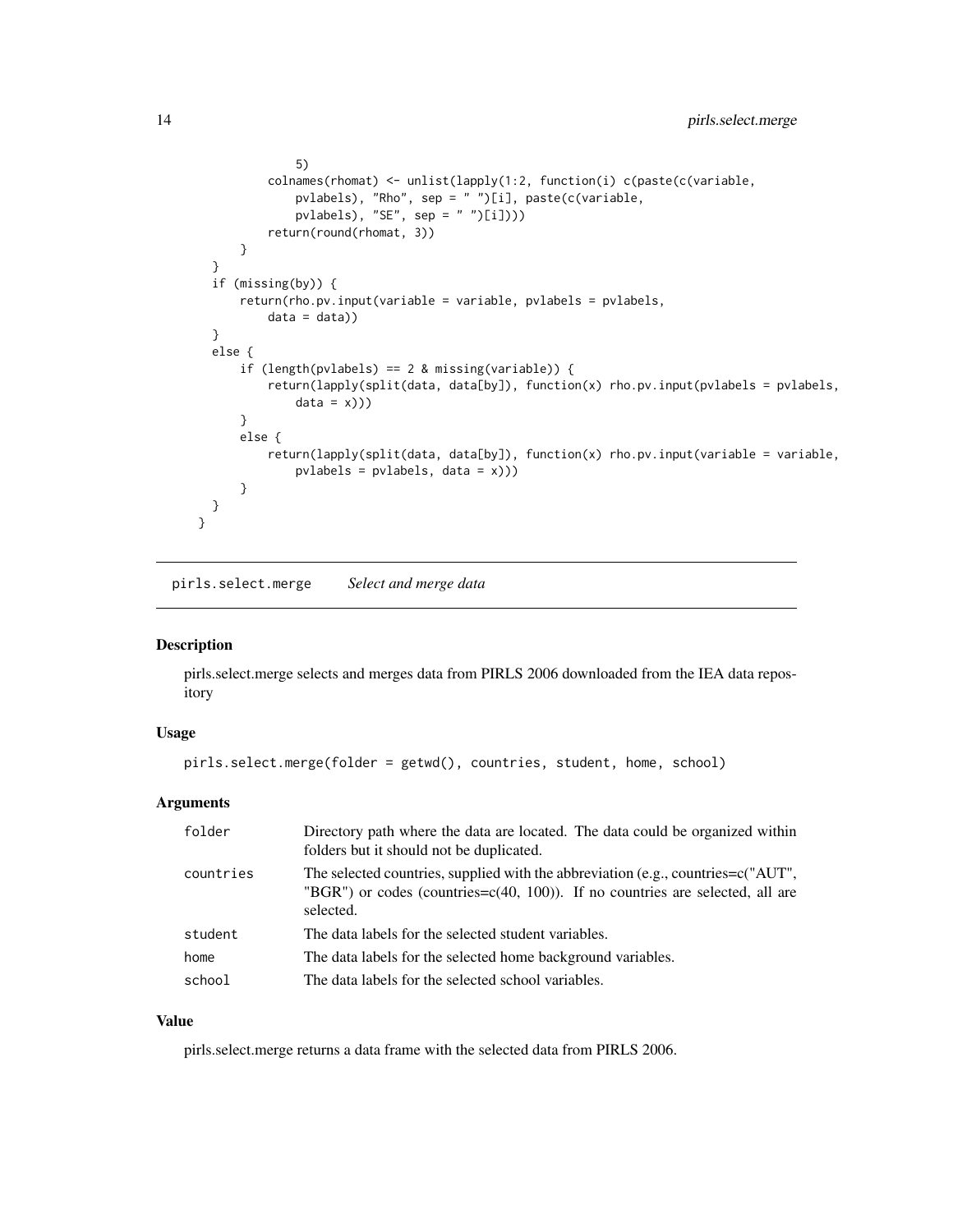pirls.select.merge 15

#### Author(s)

Daniel Caro

## See Also

timss.select.merge

## Examples

## Not run:

```
## Using country abbreviations
pirls.data <- pirls.select.merge(folder= "/home/eldani/Work/R work/PIRLS/Data",
              countries= c("AUT", "BGR", "TWN", "ZAF", "ESP", "SWE", "TTO", "MKD", "USA"),
              student= c("ITSEX", "ITLANG", "ASBGBOOK", "ASDAGE", "ASDHHER", "ASBGTOC5", "ASDGTHC2", "ASBGTSP4"),
              home= c("ASDHEHLA", "ASDHEDUP", "ASDHPEMP", "ASDHPATR", "ASDHOCCP"),
              school= c("ACDGASR", "ACDGCMP", "ACDGPPSS"))
# Using country ISO codes
pirls.data <- pirls.select.merge(folder= "/home/eldani/Work/R work/PIRLS/Data",
              countries= c(276, 504, 554, 643, 752),
              student= c("ITSEX", "ITLANG", "IDBOOK", "ASDAGE", "ASDHHER", "ASDGTHC2"),
             home= c("ASDHEHLA", "ASDHEDUP", "ASDHPEMP", "ASDHPATR", "ASDHOCCP"),
              school= c("ACDGASR", "ACDGCMP", "ACDGPPSS"))
## End(Not run)
## The function is currently defined as
function (folder = getwd(), countries, student, home, school)
{
    files.all <- lapply(c("asg", "ash", "acg"), function(x) list.files(folder,
        full.names = T, pattern = paste("^{\circ}", x, ".*.sav$", sep = ""),
        recursively = T()cntlab \leq toupper(unique(unlist(lapply(files.all, function(x) substr(x,
       nchar(x) - 8, nchar(x) - 6)))))
   country.list <- country.ug[country.ug$ISO %in% intersect(country.ug$ISO,
       cntlab), ]
    if (missing(countries)) {
        countries = cntlab
    }
   if (is.numeric(countries)) {
        countries = country.list[country.list$Code %in% countries,
            "ISO"]
    }
    files.select <- lapply(files.all, function(y) sapply(countries,
        function(x) y[substr(y, nchar(y) - 8, nchar(y) - 6) ==tolower(x)]))
    student.data <- do.call("rbind", lapply(lapply(files.select[[1]],
        function(y) spss.system.file(y)), function(x) as.data.frame(x[,
        c("IDCNTRY", "IDSCHOOL", "IDCLASS", "IDSTUD", "JKREP",
```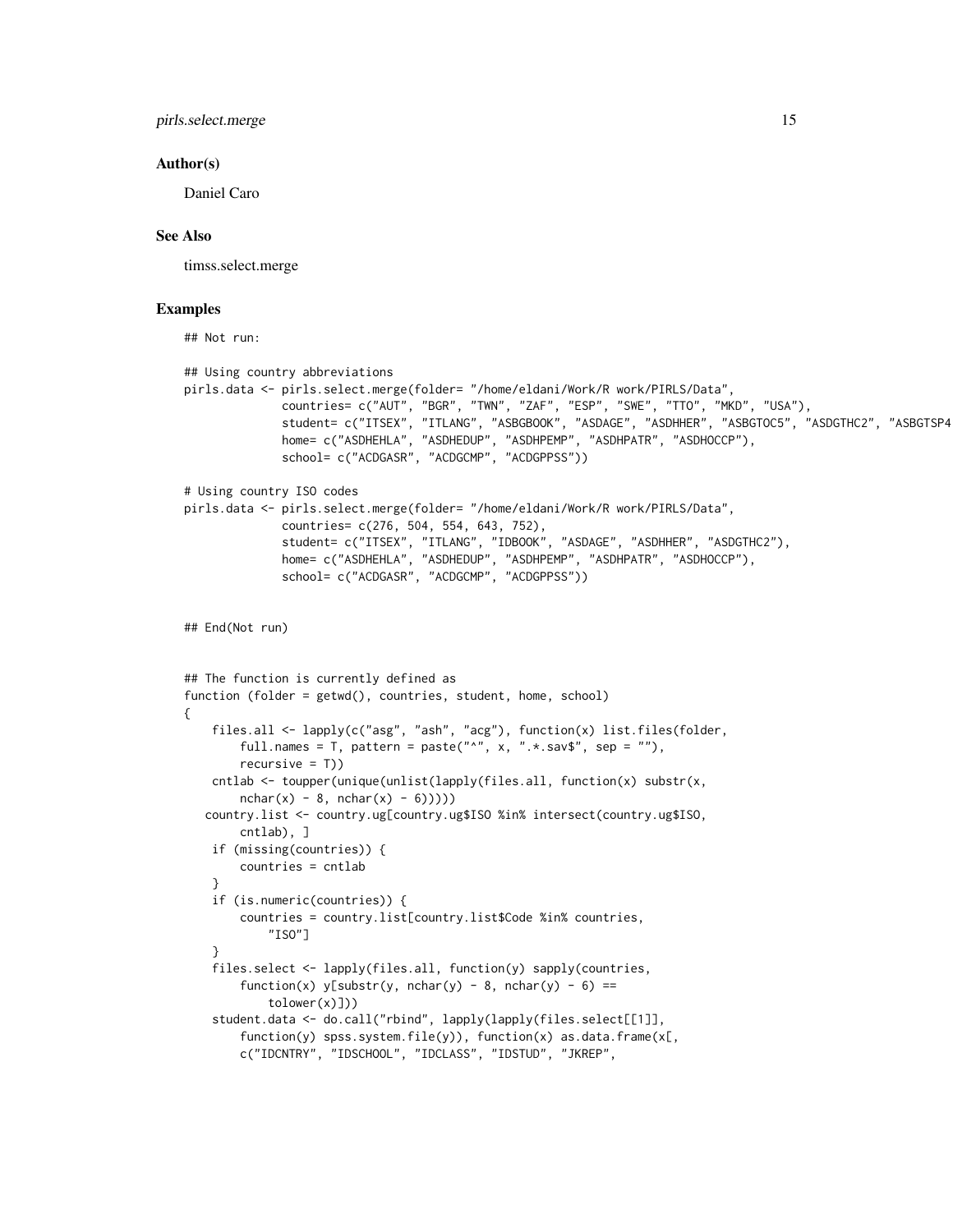<span id="page-15-0"></span>16 **pirls.table** pirls.table

```
"JKZONE", "HOUWGT", "SENWGT", "TOTWGT", "ASRREA01",
        "ASRREA02", "ASRREA03", "ASRREA04", "ASRREA05", "ASRINF01",
        "ASRINF02", "ASRINF03", "ASRINF04", "ASRINF05", "ASRLIT01",
        "ASRLIT02", "ASRLIT03", "ASRLIT04", "ASRLIT05", student)])))
student.data$IDCNTRYL <- factor(student.data$IDCNTRY, levels = country.list[country.list$Code %in%
    unique(student.data$IDCNTRY), "Code"], labels = country.list[country.list$Code %in%
    unique(student.data$IDCNTRY), "Country"])
home.data <- do.call("rbind", lapply(lapply(files.select[[2]],
    function(y) spss.system.file(y)), function(x) as.data.frame(x[,
    c("IDCNTRY", "IDSTUD", home)])))
school.data <- do.call("rbind", lapply(lapply(files.select[[3]],
    function(y) spss.system.file(y)), function(x) as.data.frame(x[,
    c("IDCNTRY", "IDSCHOOL", "SCHWGT", school)])))
pirls.student <- merge(student.data, home.data, by = c("IDCNTRY",
    "IDSTUD"), suffixes = c(".st", ".hm"))
pirls.all <- merge(pirls.student, school.data, by = c("IDCNTRY",
    "IDSCHOOL"), suffixes = c(".st", ".sc"))
return(pirls.all)
```
pirls.table *Frequency table*

#### **Description**

}

pirls.table produces a frequency table for a categorical variable printing percentages and standard errors.

## Usage

pirls.table(variable, by, data)

## Arguments

| variable | The data label with the variable to be analyzed.                                                                                    |
|----------|-------------------------------------------------------------------------------------------------------------------------------------|
| by       | The variable label defining the grouping, usually the countries $(by="IDCNTRY'')$ ,<br>but could be any other categorical variable. |
| data     | An R object, normally a data frame, containing the data from PIRLS.                                                                 |

## Value

pirls.table returns a data frame with percentages and standard errors.

## Author(s)

Daniel Caro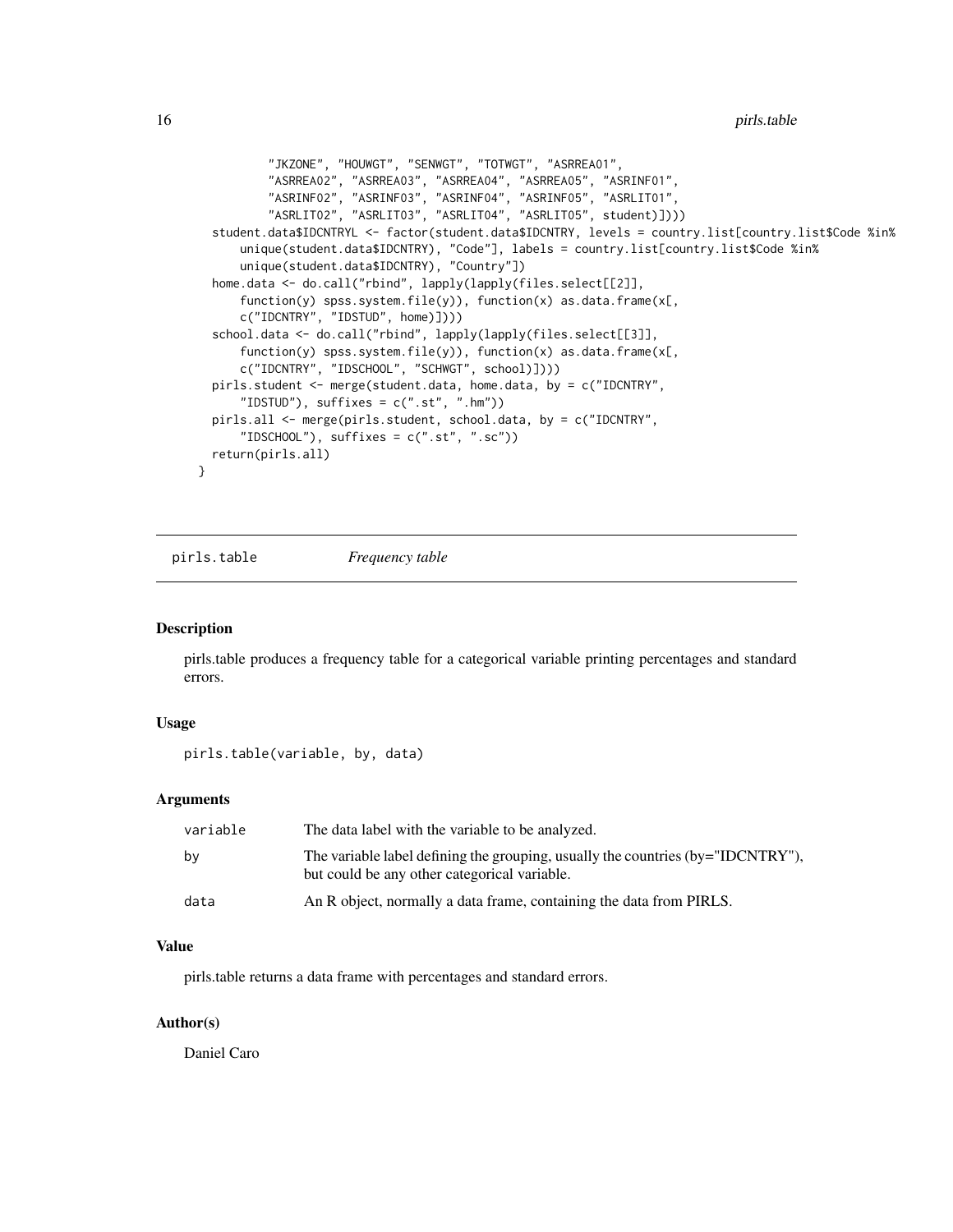## <span id="page-16-0"></span>pirls.var.label 17

## See Also

timss.table, pisa.table

#### Examples

```
## Not run:
pirls.table(variable="ITSEX", by=c("IDCNTRYL", "ASDHPATR"), data=pirls.data)
## End(Not run)
## The function is currently defined as
function (variable, by, data)
{
    table.input <- function(variable, data) {
       tabrp <- sapply(1:75, function(x) percent(data[[variable]],
            total = F, weights = ifelse(data[["JKZONE"]] == x,
                2 * data[["TOTWGT"]] * data[["JKREP"]], data[["TOTWGT"]]),
            na.rm = TRUE))
       tabtot <- round(percent(data[[variable]], weights = data[["TOTWGT"]],
            na.rm = TRUE, total = F), 3)tabse <- round(sapply(1:length(table(data[[variable]])),
            function(x) sum(sapply(1:75, function(y) (tabrp[x,
               y] - tabtot[[x]])^2))^(1/2)), 3)
       result <- data.frame(table(data[[variable]]), Percentage = as.numeric(tabtot),
            Std.err. = tabse)
       names(result)[1] <- variable
       return(result)
    }
    if (missing(by)) {
       return(table.input(variable = variable, data = data))
    }
   else {
       return(ddply(data, by, function(x) table.input(data = x,
            variable = variable)))
   }
 }
```
pirls.var.label *Data labels*

#### Description

pirls.var.labels prints and saves variable labels in a text file

#### Usage

pirls.var.label(folder = getwd())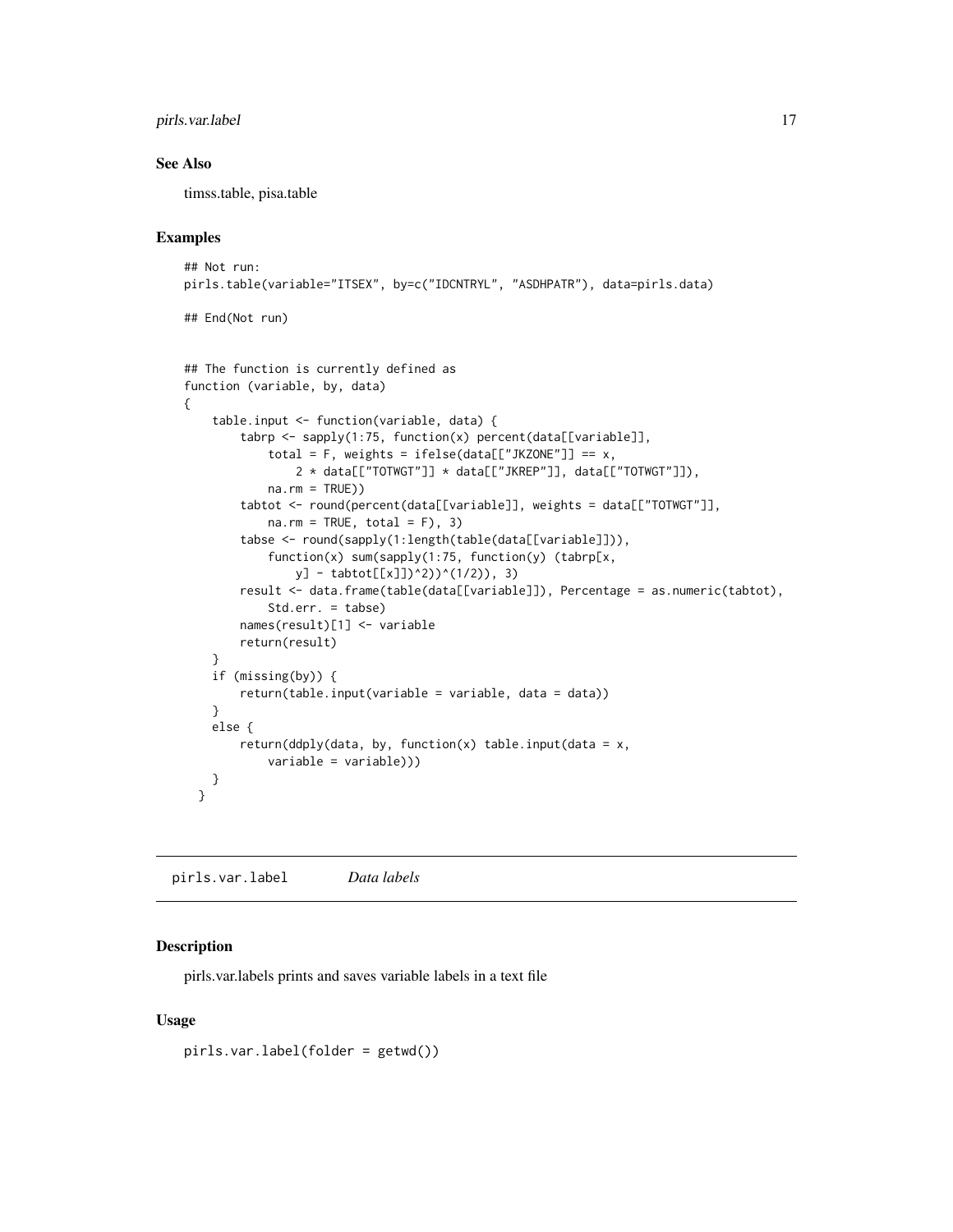#### <span id="page-17-0"></span>Arguments

folder Directory path where the data are located. The data could be organized within folders but it should not be duplicated.

## Value

pirls.var.label returns a list with variable labels for the student, home, and school data. The output is also printed on a text sheet located in "folder".

## Author(s)

Daniel Caro

## See Also

timss.var.label

#### Examples

```
## Not run:
pirls.var.label(folder= getwd())
## End(Not run)
## The function is currently defined as
function (folder = getwd())
{
    files.all <- lapply(c("asg", "ash", "acg"), function(x) list.files(folder,
       full.names = T, pattern = paste("^", x, ".*.sav$", sep = ""),
       recursive = T))
    var.label <- list('Student background and achievement' = description(spss.system.file(files.all[[1]][1])),
        'Home background' = description(spss.system.file(files.all[[2]][1])),
        'School variables' = description(spss.system.file(files.all[[3]][1])))
   print(var.label)
   capture.output(var.label, file = file.path(folder, "Variable labels.txt"))
    cat("The file 'Variable labels.txt' in the directory", folder,
        "contains the variable labels of the complete dataset",
        sep = " "")}
```
pisa.mean *Calculates the mean*

## Description

Calculates the mean for an observed variable (NOT one with plausible values).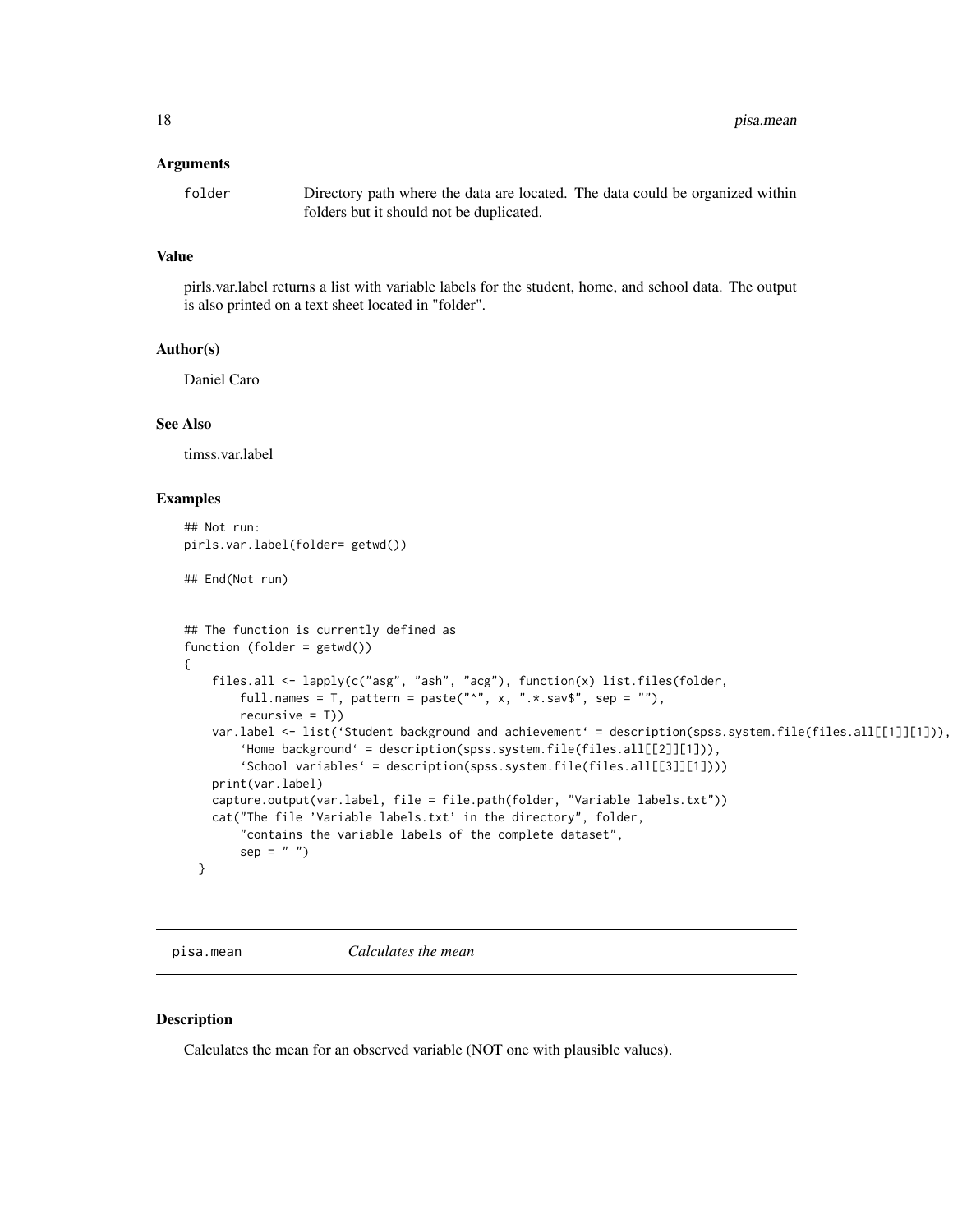#### pisa.mean 19

### Usage

pisa.mean(variable, by, data)

#### Arguments

| variable | A variable label. The mean is calculated for this variable (e.g., variable="ESCS")                                              |
|----------|---------------------------------------------------------------------------------------------------------------------------------|
| bv       | The variable label defining the grouping, usually the countries ( $by="CNT"$ ), but<br>could be any other categorical variable. |
| data     | An R object, normally a data frame, containing the data from PISA.                                                              |

## Value

pisa.mean returns a data frame including the means and standard errors

### Author(s)

Daniel Caro

## See Also

pirls.mean, timss.mean

```
## Not run:
## Replicating Table II.1.1, p. 152 in International Report 2009
pisa.mean(variable="ESCS", by="CNT", data=student.data)
## End(Not run)
## The function is currently defined as
function (variable, by, data)
{
   mean.input <- function(variable, data) {
        meanrp <- achmrp <- sapply(1:80, function(i) weighted.mean(as.numeric(data[[variable]]),
            data[[paste("W_FSTR", i, sep = "")]], na.rm = TRUE))
       meantot <- weighted.mean(as.numeric(data[[variable]]),
            data[["W_FSTUWT"]], na.rm = TRUE)
        meanse \leq (0.05 \star sum((meanrp - meantot)^2))^(1/2)
        result <- data.frame(Mean = meantot, Std.err. = meanse)
       return(round(result, 3))
    }
   if (missing(by)) {
        return(mean.input(variable = variable, data = data))
    }
   else {
        for (i in by) {
            data[[c(i)]] <- as.character(data[[c(i)]])
        }
        return(ddply(data, by, function(x) mean.input(data = x,
            variable = variable)))
```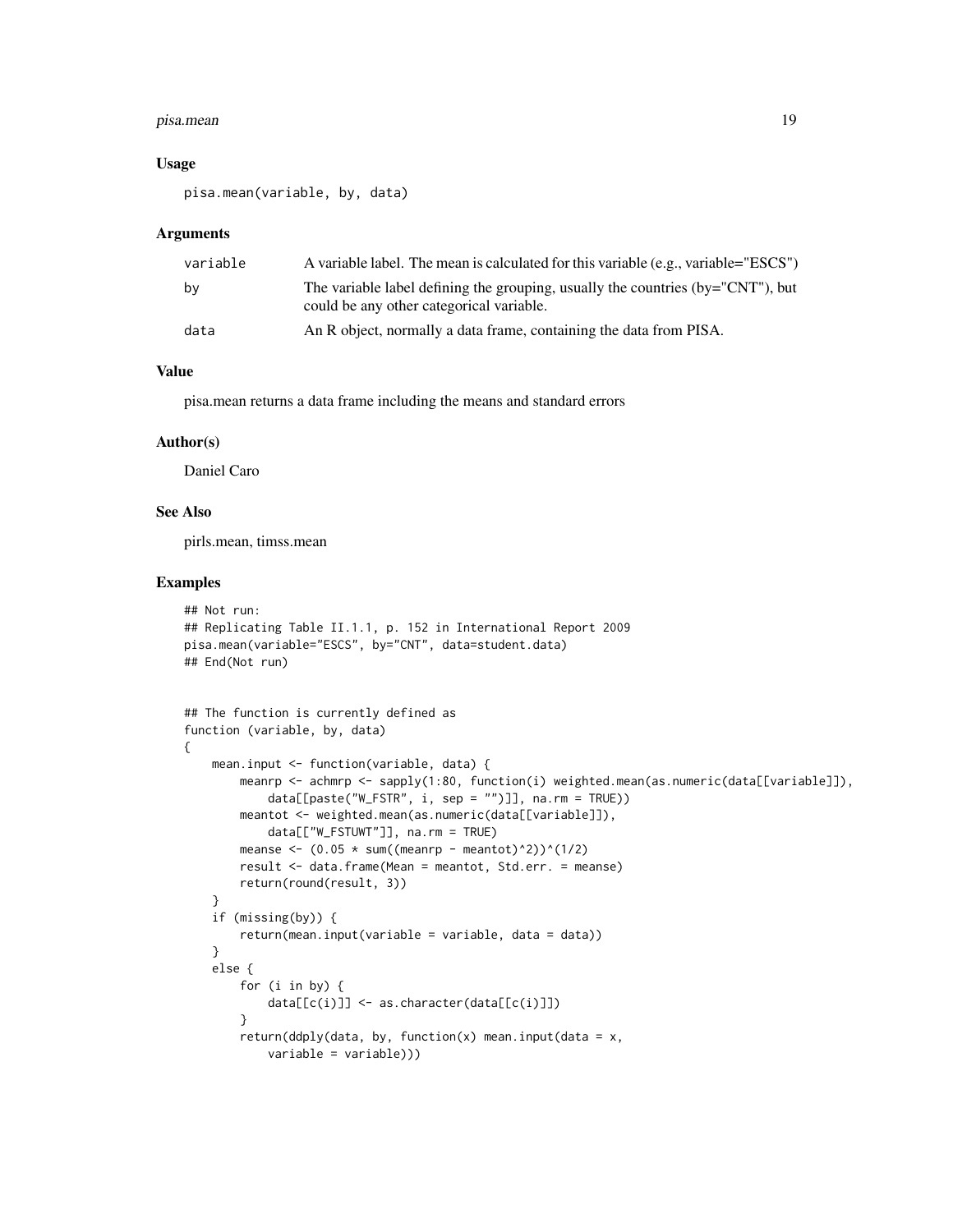<span id="page-19-0"></span>} }

## pisa.mean.pv *Mean for plausible values*

## Description

pisa.mean.pv uses five plausible values to calculate mean performance and its standard erro

## Usage

```
pisa.mean.pv(pvlabel, by, data)
```
## Arguments

| pvlabel | The label corresponding to the achievement variable, e.g., "READ" for overall<br>reading performance.                       |
|---------|-----------------------------------------------------------------------------------------------------------------------------|
| bv      | The variable label defining the grouping, usually the countries (by="CNT"), but<br>could be any other categorical variable. |
| data    | An R object, normally a data frame, containing the data from PISA.                                                          |

#### Value

pisa.mean.pv returns a data frame with the mean and standard errors.

## Author(s)

Daniel Caro

## See Also

timss.mean.pv

```
## Not run:
## Replicating Figure I.2.16 p. 56 International Report 2009
pisa.mean.pv(pvlabel = "READ", by = "CNT", data = student.data)
## End(Not run)
```

```
## The function is currently defined as
function (pvlabel, by, data)
{
    pv.input <- function(pvlabel = "READ", data) {
       pvnames <- paste("PV", 1:5, pvlabel, sep = "")
        achmrp <- sapply(pvnames, function(k) sapply(1:80, function(i) weighted.mean(data[[k]],
            data[[paste("W_FSTR", i, sep = "")]], na.rm = TRUE)))
```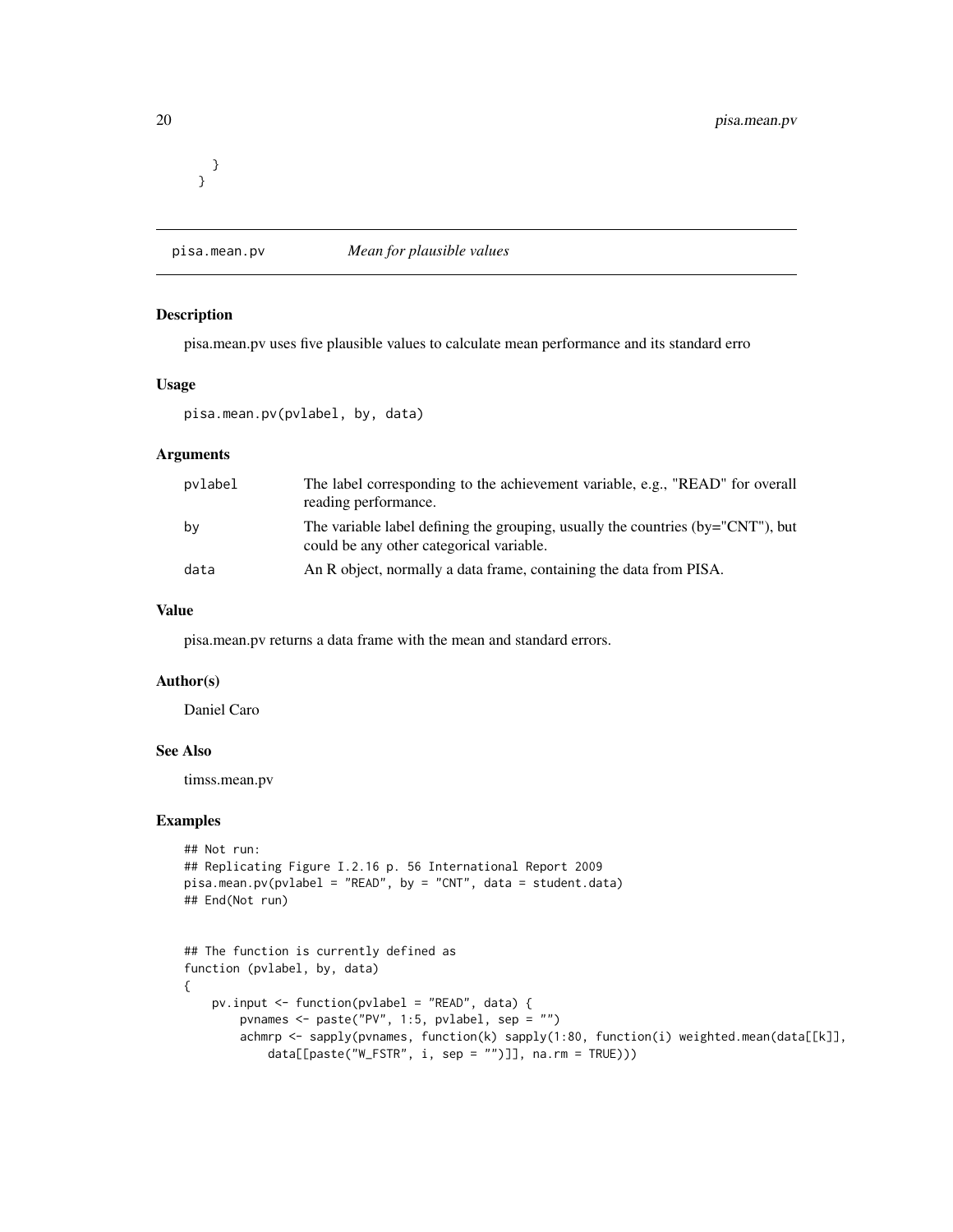## <span id="page-20-0"></span>pisa.reg.pv 21

```
achmtot <- sapply(pvnames, function(x) weighted.mean(data[[x]],
          data[["W_FSTUWT"]], na.rm = TRUE))
      achtot <- mean(achmtot)
      varw <- mean(sapply(1:5, function(i) 0.05 * sum((achmrp[,
          i] - \text{achmtot}[i])^2)))
      varb \leftarrow (1/(5 - 1)) * sum(sapply(1:5, function(i) (achmtot[i] -
          achtot)^2))
      achse <- (varw + (1 + 1/5) * varb)^(1/2)
      result <- data.frame(Mean = achtot, Std.err. = achse)
      return(round(result, 3))
  }
  if (missing(by)) {
      return(pv.input(pvlabel = pvlabel, data = data))
  }
  else {
      for (i in by) {
          data[[c(i)]] <- as.character(data[[c(i)]])
      }
      return(ddply(data, by, function(x) pv.input(data = x,pvlabel = pvlabel)))
 }
}
```
pisa.reg.pv *Regression analysis for plausible values.*

## Description

pisa.reg.pv performs standard linear regression analysis (OLS) while handling plausible values and replicate weights.

## Usage

pisa.reg.pv(x, pvlabel = "READ", by, data)

## Arguments

| $\times$ | Independent variables.                                                                                                          |
|----------|---------------------------------------------------------------------------------------------------------------------------------|
| pvlabel  | Data label for plausible value.                                                                                                 |
| by       | The variable label defining the grouping, usually the countries ( $by="CNT"$ ), but<br>could be any other categorical variable. |
| data     | An R object, normally a data frame, containing the data from PISA.                                                              |

## Value

pisa.reg.pv returns a data frame with coefficients, standard errors and t-values. If "by" is specified, results are reported in a list.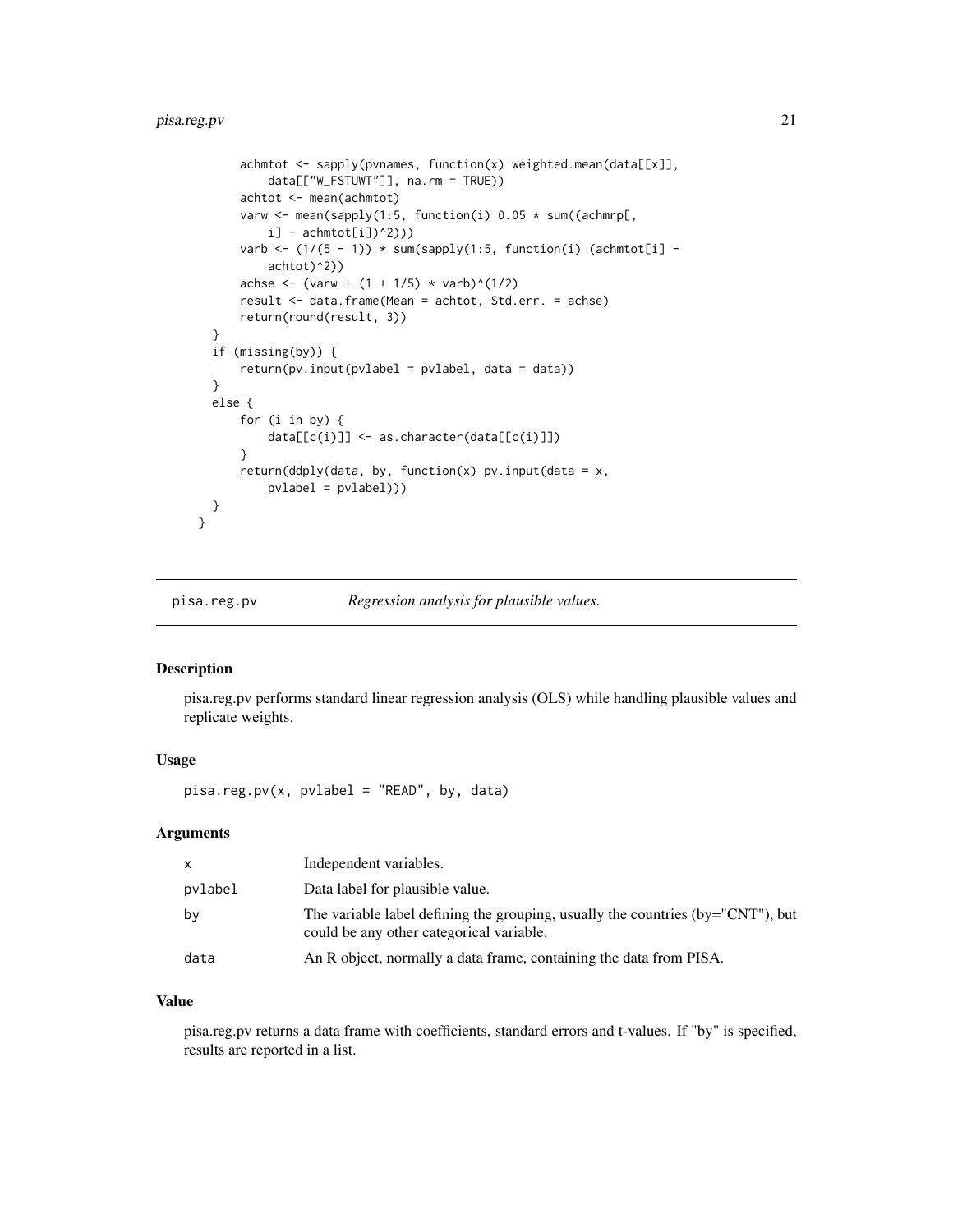#### Author(s)

Daniel Caro

## See Also

pirls.reg.pv, timss.reg.pv

```
## Not run:
pisa.reg.pv(pvlabel="READ", x="ST04Q01", data=student.data)
## End(Not run)
```

```
## The function is currently defined as
function (x, pvlabel = "READ", by, data)
{
    reg.pv.input <- function(x, pvlabel = pvlabel, data) {
       pvnames <- paste("PV", 1:5, pvlabel, sep = "")
       regform <- lapply(pvnames, function(i) paste(i, "~",
           paste(x, collapse = "+''))Coefrpv <- lapply(regform, function(k) sapply(1:80, function(i) coefficients(lm(formula = as.formula(k)
           data = data, weights = data[[paste("W_FSTR", i, sep = "")]]))))
       Regpv <- lapply(regform, function(i) summary(lm(formula = i,data = data, weights = data[["W_FSTUWT"]]))Coefpv <- sapply(Regpv, function(i) i[["coefficients"]][,
           1])
       R2 <- mean(sapply(Regpv, function(i) i[["r.squared"]]))
       Coeftot <- apply(Coefpv, 1, mean)
       Varw <- apply(0.05 * sapply(1:5, function(i) apply((Coefrpv[[i]] -
           Coefpv[, i])^2, 1, sum)), 1, mean)
       Varb <- (1/4) * apply(sapply(1:5, function(i) (Coefpv[,
           i] - Coeftot)^2), 1, sum)
       CoefSE <- (Varw + (1 + 1/5) * Varb)^(1/2)
       CoefT <- Coeftot/CoefSE
       RegTab <- round(data.frame(Estimate = Coeftot, 'Std. Error' = CoefSE,
            't value' = CoefT, check.names = F), 3)
       return(RegTab)
    }
    if (missing(by)) {
       return(res.py.input(x = x, pvlabel = pvlabel, data = data))}
   else {
        return(lapply(split(data, data[by]), function(i) reg.pv.input(x = x,
           pvlabel = pvlabel, data = i)))
   }
 }
```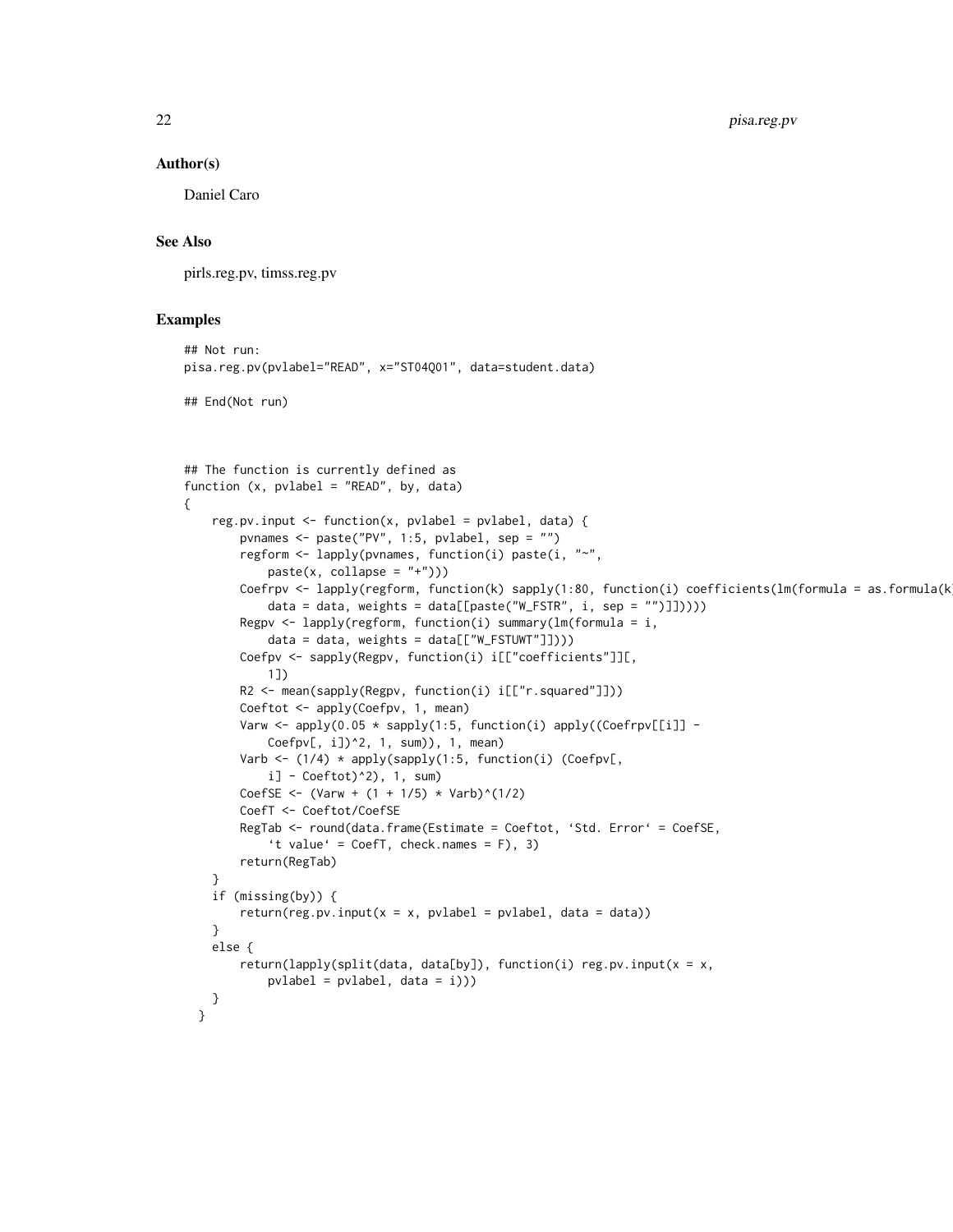<span id="page-22-0"></span>

### Description

pirls.table produces a frequency table for a categorical variable printing percentages and standard errors.

## Usage

pisa.table(variable, by, data)

#### Arguments

| variable | The data label with the variable to be analyzed.                                                                               |
|----------|--------------------------------------------------------------------------------------------------------------------------------|
| by       | The variable label defining the grouping, usually the countries $(by="CNT")$ , but<br>could be any other categorical variable. |
| data     | An R object, normally a data frame, containing the data from PISA.                                                             |

## Value

pisa.table returns a data frame with percentages and standard errors.

#### Author(s)

Daniel Caro

## See Also

pirls.table, timss.table

```
## Not run:
## Replicating Table A2.4b in International Report 2009
pisa.table(variable="ST01Q01", by=c("CNT", "ST04Q01"), data=student.data)
## End(Not run)
## The function is currently defined as
function (variable, by, data)
{
    table.input <- function(variable, data) {
       tabrp <- sapply(1:80, function(i) percent(as.factor(as.numeric(data[[variable]])),
           total = F, weights = data[[paste("W_FSTR", i, sep = "")]],
           na.rm = T)tabtot <- round(percent(as.factor(as.numeric(data[[variable]])),
```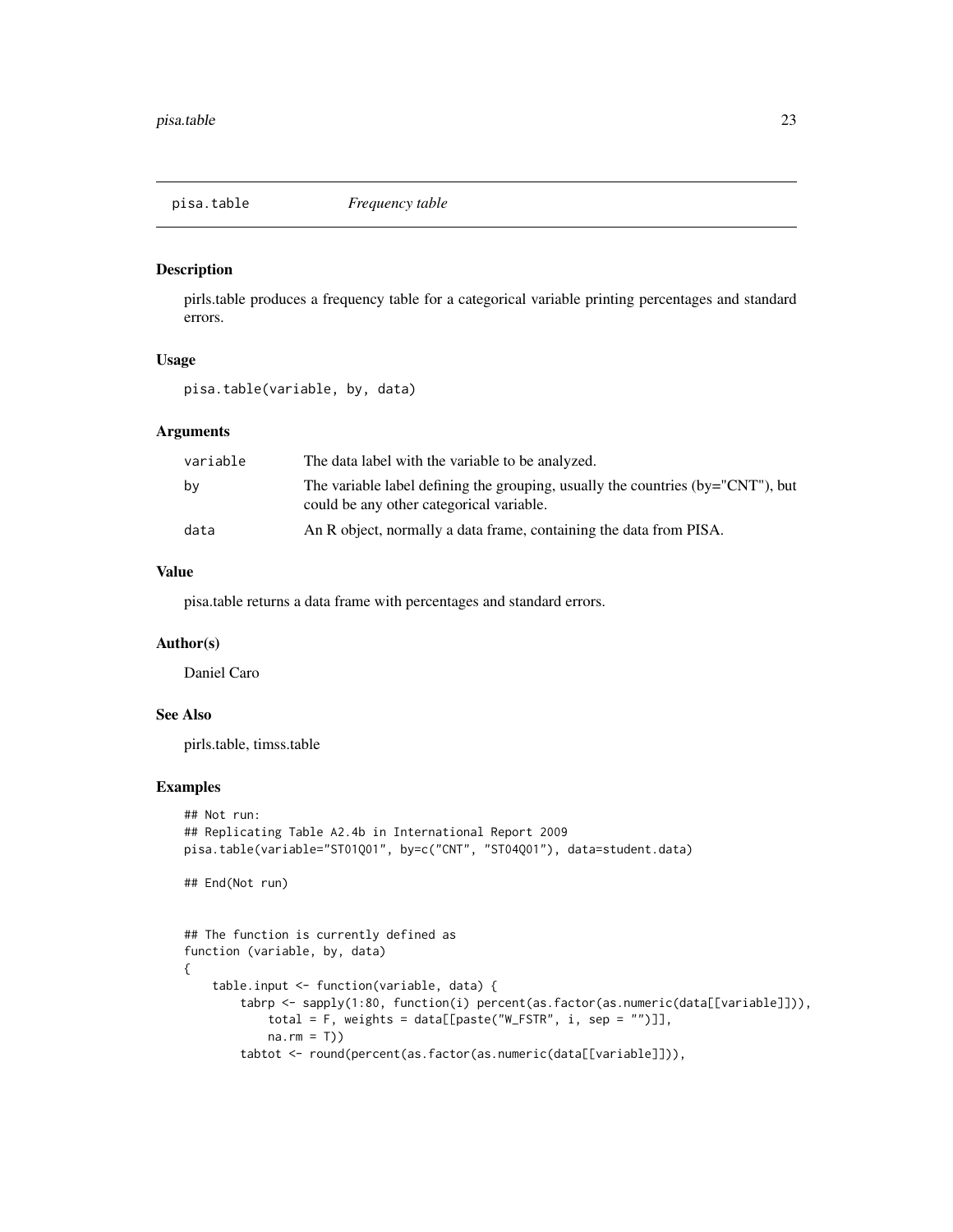```
weights = data[["W_FSTUWT"]], na.rm = TRUE, total = F),
          3)
      tabse <- round(sapply(1:length(table(as.numeric(data[[variable]]))),
          function(x) (0.05 * sum(sapply(1:80, function(y)) (tabrp[x,y] - tabtot[[x]])^2)))^(1/2)), 3)
      result <- data.frame(table(as.numeric(data[[variable]])),
          Percentage = as.numeric(tabtot), Std.err. = tabse)
      names(result)[1] <- variable
      return(result)
  }
  if (missing(by)) {
      return(table.input(variable = variable, data = data))
  }
  else {
      for (i in by) {
          data[[c(i)]] <- as.character(data[[c(i)]])
      }
      return(ddply(data, by, function(x) table.input(data = x,
          variable = variable)))
 }
}
```
timss.ben.pv *Calculates percentage of students at or above a benchmark*

#### Description

timss.ben.pv calculates the percentage of students performing at or above the levels of achievement given by the useR. It produces the results for the international PIRLS/TIMSS benchmarks by default

## Usage

```
timss.ben.pv(pvlabel, cutoff = c(400, 475, 550, 625), by, data)
```
#### Arguments

| pvlabel | The label corresponding to the achievement variable, e.g., "BSMMAT" for over-<br>all reading performance.                                                                     |
|---------|-------------------------------------------------------------------------------------------------------------------------------------------------------------------------------|
| cutoff  | The cut-off points or benchmarks for calculating the percentage of students. The<br>default are the PIRLS/TIMSS international benchmarks: cutoff = $c(400, 475,$<br>550, 625) |
| bγ      | The variable label defining the grouping, usually the countries (by="IDCNTRY"),<br>but could be any other categorical variable.                                               |
| data    | An R object, normally a data frame, containing the data from TIMSS.                                                                                                           |

## Value

timss.ben.pv returns a data frame with the percentage of students at or above the benchmark and the corresponding standard error.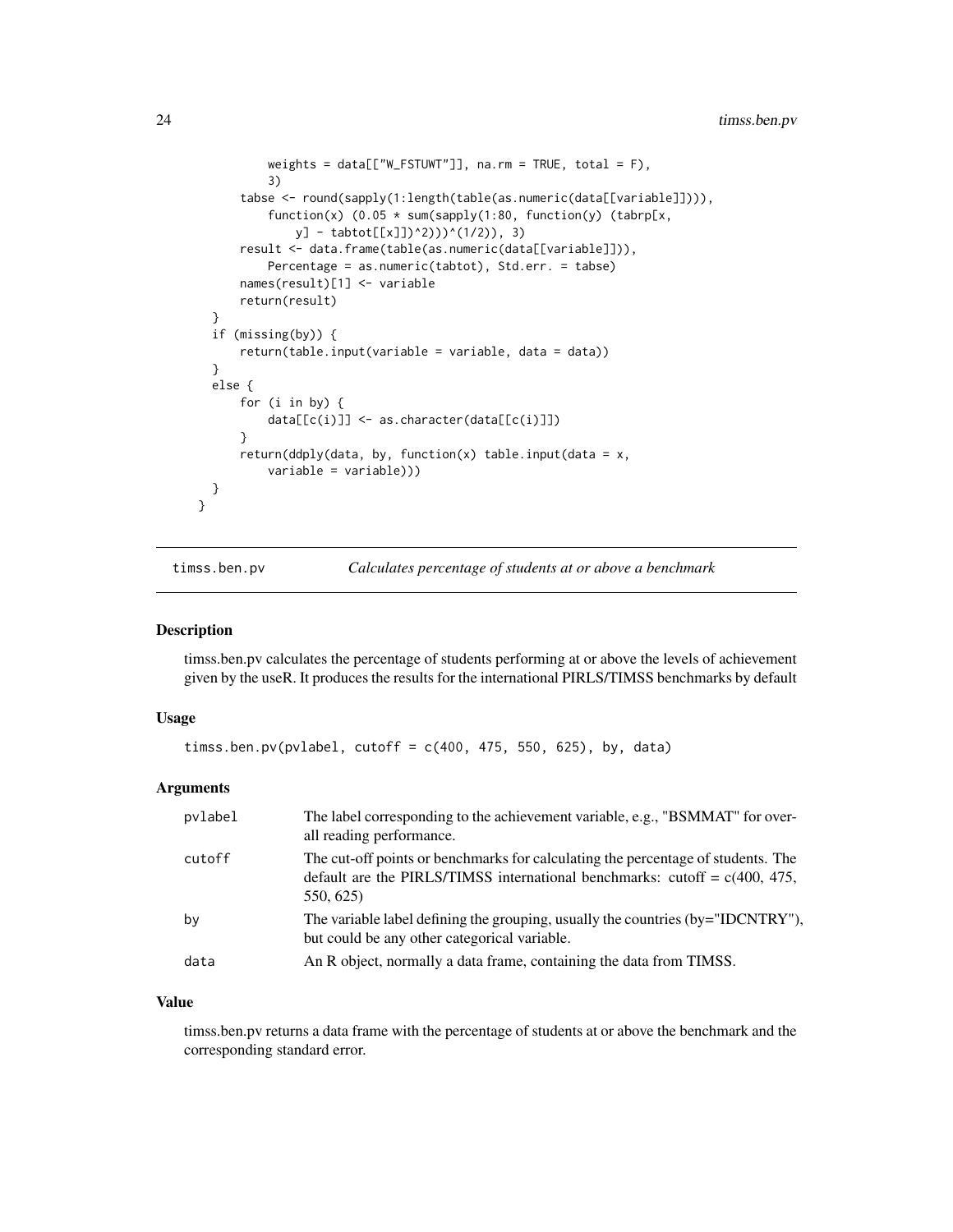timss.ben.pv 25

#### Author(s)

Daniel Caro

## See Also

pirls.ben.pv

```
## Not run:
# Exhibit 2.16, p31 User Guide
timss.ben.pv(pvlabel="BSMMAT", by="IDCNTRYL", data=timss.data)
## End(Not run)
## The function is currently defined as
function (pvlabel, cutoff = c(400, 475, 550, 625), by, data)
{
   pv.ben.input <- function(pvlabel, cutoff, data) {
       pvname <- paste(pvlabel, "0", 1:5, sep = "")
       tabpv1 <- sapply(1:length(cutoff), function(z) sapply(1:75,
           function(x) percent(data[[pvname[1]]] \geq cutoff[z],
                weights = ifelse(data[["JKZONE"]] == x, 2 * data[["TOTWGT"]] *
                  data[["JKREP"]], data[["TOTWGT"]]), na.rm = TRUE,
                total = F))tabpv <- sapply(1:length(cutoff), function(z) sapply(pvname,
           function(x) percent(data[[x]] >= cutoff[z], weights = data[["TOTWGT"]],
               na.rm = TRUE, total = F)))tabpvw <- sapply(1:length(cutoff), function(y) sum(sapply(1:75,
           function(x) (tabpv1[x, y] - tabpv[1, y])^2)))
       tabpvb <- (1 + 1/5) * apply(tabpv, 2, var)
       tabse <- round((tabpvw + tabpvb)^(1/2), 2)
       tabtot <- round(apply(tabpv, 2, mean), 2)
       result <- data.frame(Benchmark = paste(rep("At or above",
           length(cutoff)), cutoff), Percentage = tabtot, 'Std. err.' = tabse,
           check.name = F)return(result)
    }
    if (missing(by)) {
       return(pv.ben.input(pvlabel = pvlabel, cutoff = cutoff,
           data = data)}
    else {
       return(ddply(data, by, function(x) pv.ben.input(pvlabel = pvlabel,cutoff = cutoff, data = x))}
 }
```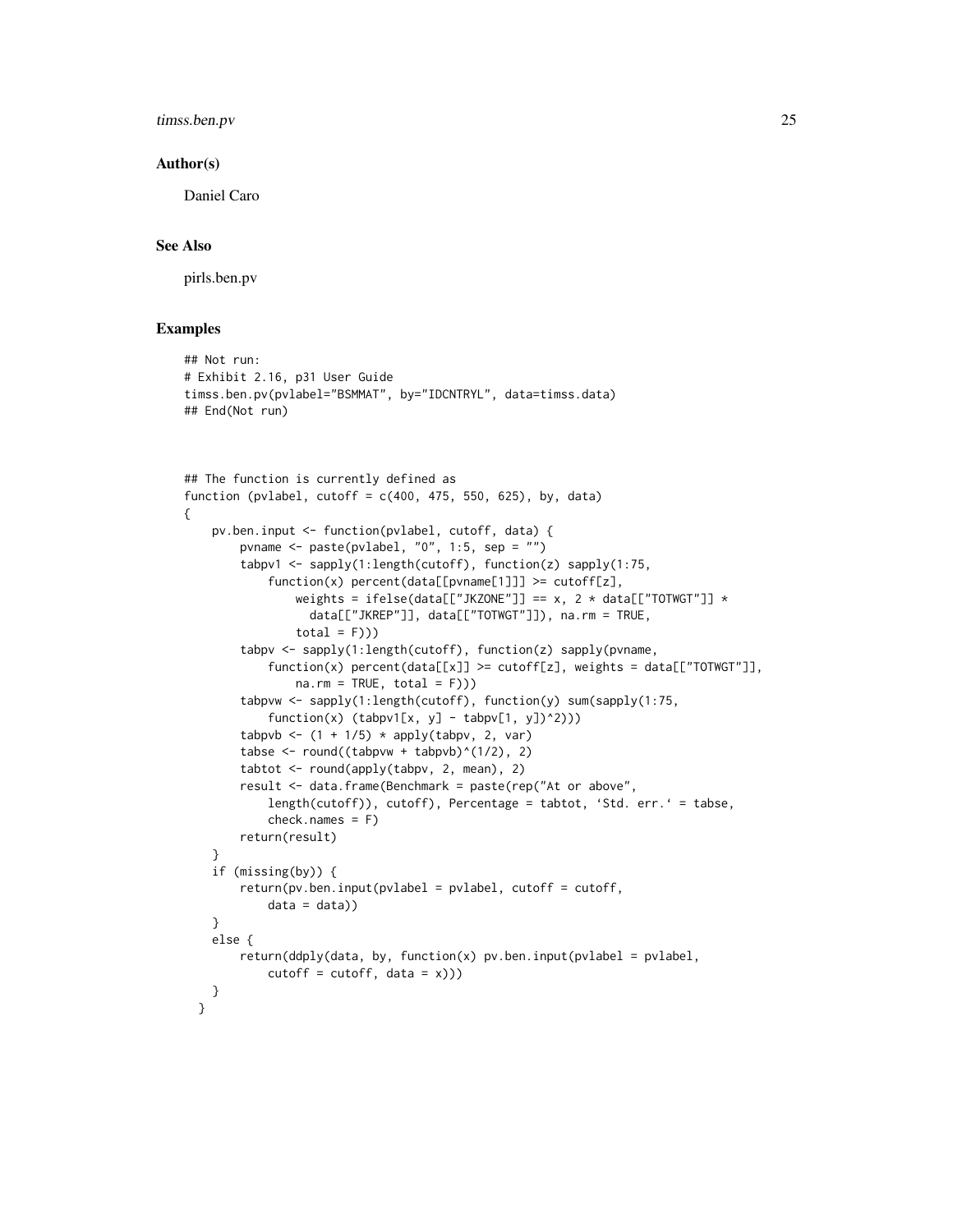<span id="page-25-0"></span>

#### Description

Calculates the mean for an observed variable (NOT one with plausible values).

## Usage

timss.mean(variable, by, data)

## Arguments

| variable | A variable label. The mean is calculated for this variable.                                                                        |
|----------|------------------------------------------------------------------------------------------------------------------------------------|
| bv       | The variable label defining the grouping, usually the countries $(by="IDCNTRY$ "),<br>but could be any other categorical variable. |
| data     | An R object, normally a data frame, containing the data from TIMSS.                                                                |

## Value

timss.mean returns a data frame including the means and standard errors.

#### Author(s)

Daniel Caro

## See Also

pirls.mean

```
## Not run:
## Exhibit 2.5, p.19 User Guide 2007
timss.mean(variable="BSDAGE", by="IDCNTRYL", data=timss.data)
## End(Not run)
```

```
## The function is currently defined as
function (variable, by, data)
{
    mean.input <- function(variable, data) {
       meanrp <- sapply(1:75, function(x) weighted.mean(as.numeric(data[[variable]]),
            ifelse(data[["JKZONE"]] == x, 2 * data[["TOTWGT"]] *data[["JKREP"]], data[["TOTWGT"]]), na.rm = TRUE))
       meantot <- weighted.mean(as.numeric(data[[variable]]),
            data[["TOTWGT"]], na.rm = TRUE)
       meanse \leq (sum((meanrp - meantot)^2))^(1/2)
```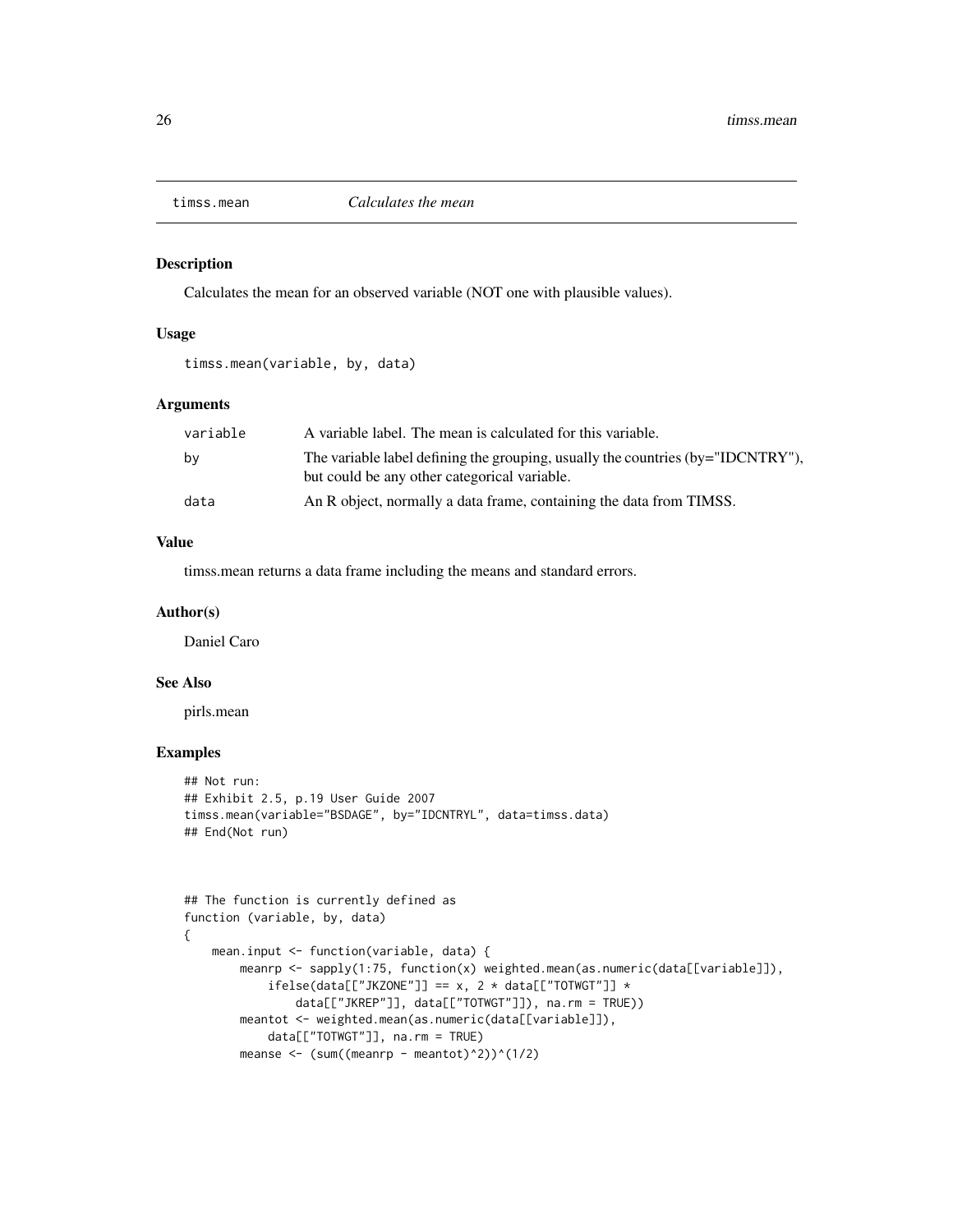## <span id="page-26-0"></span>timss.mean.pv 27

```
result <- data.frame(Mean = meantot, Std.err. = meanse)
     return(round(result, 2))
  }
 if (missing(by)) {
     return(mean.input(variable = variable, data = data))
  }
 else {
      return(ddply(data, by, function(x) mean.input(data = x,
          variable = variable)))
 }
}
```
timss.mean.pv *Calculates mean performance*

## Description

timss.mean.pv uses five plausible values to calculate mean performance and its standard error

#### Usage

timss.mean.pv(pvlabel, by, data)

## Arguments

| pvlabel | The label corresponding to the achievement variable, e.g., "BSMMAT" for over-<br>all reading performance.                       |
|---------|---------------------------------------------------------------------------------------------------------------------------------|
| by      | The variable label defining the grouping, usually the countries (by="IDCNTRY"),<br>but could be any other categorical variable. |
| data    | An R object, normally a data frame, containing the data from PIRLS.                                                             |

## Value

timss.mean.pv returns a data frame with the mean and standard errors.

## Author(s)

Daniel Caro

## See Also

pirls.mean.pv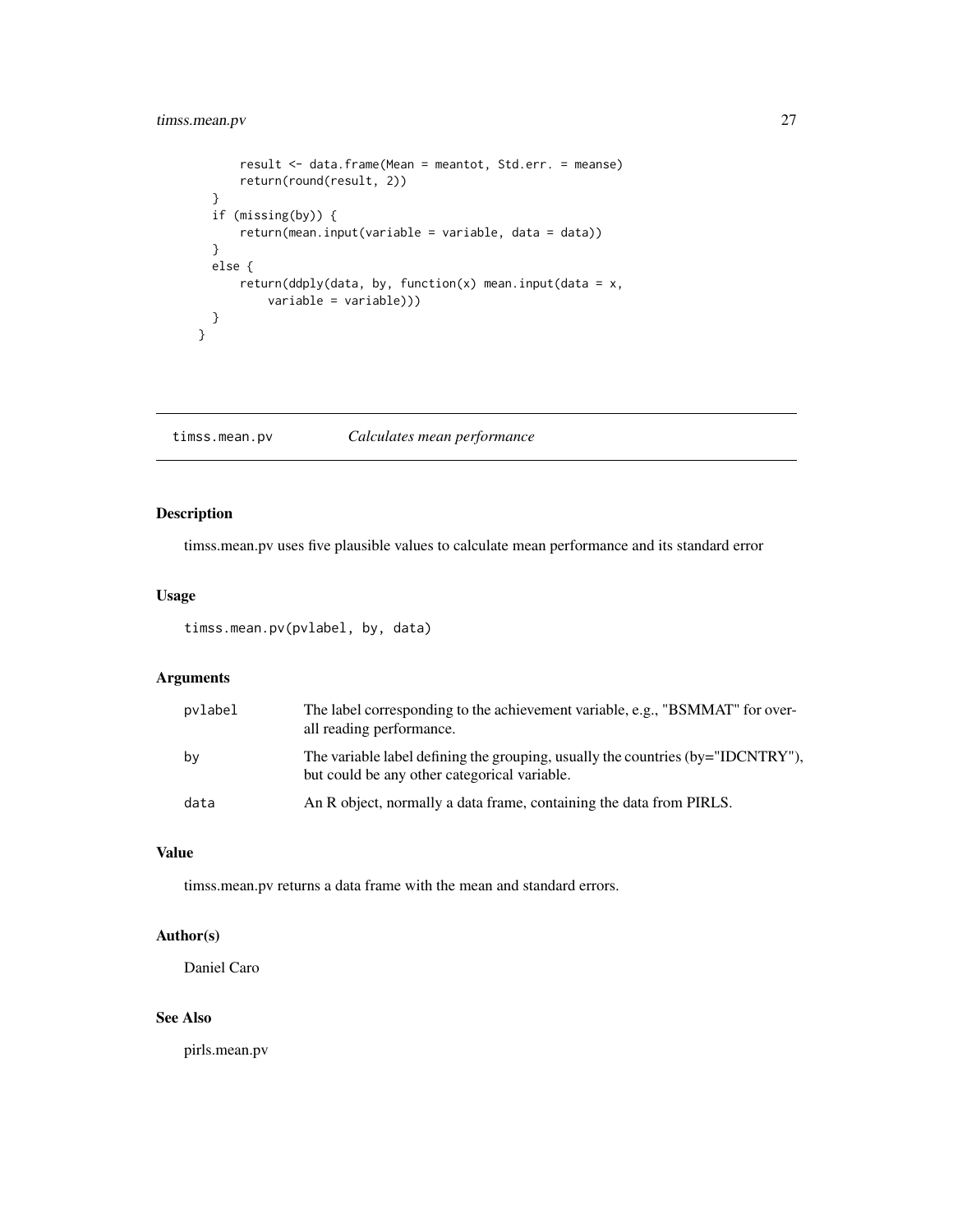## Examples

```
## Not run:
## Exhibit 2.8, p.22 User Guide 2007
timss.mean.pv(pvlabel="BSMMAT", by=c("IDCNTRYL", "ITSEX"), data=timss.data)
## End(Not run)
## The function is currently defined as
function (pvlabel, by, data)
{
   pv.input <- function(pvlabel = "ASRREA", data) {
        pvnames <- paste(pvlabel, "0", 1:5, sep = "")
        read1m <- sapply(1:75, function(x) weighted.mean(data[[pvnames[[1]]]],
            ifelse(data[["JKZONE"] == x, 2 * data[["TOTWGT"] *data[["JKREP"]], data[["TOTWGT"]]), na.rm = TRUE))
        readm <- sapply(pvnames, function(x) weighted.mean(data[[x]],
            data[["TOTWGT"]], na.rm = TRUE))
        varw <- sum((read1m - readm[1])^2)
        varb \leftarrow (1 + 1/5) * var(readm)
        readse \leftarrow (varw + varb)^(1/2)
        result <- data.frame(Mean = mean(readm), Std.err. = readse)
        return(round(result, 2))
    }
   if (missing(by)) {
        return(pv.input(pvlabel = pvlabel, data = data))
    }
   else {
        return(ddply(data, by, function(x) pv.input(data = x,pvlabel = pvlabel)))
   }
 }
```
timss.reg *Regression analysis*

## Description

pisa.mean performs standard linear regression analysis (OLS) for an observed depedent variable (NOT for plausible values).

#### Usage

timss.reg(regform, by, data)

<span id="page-27-0"></span>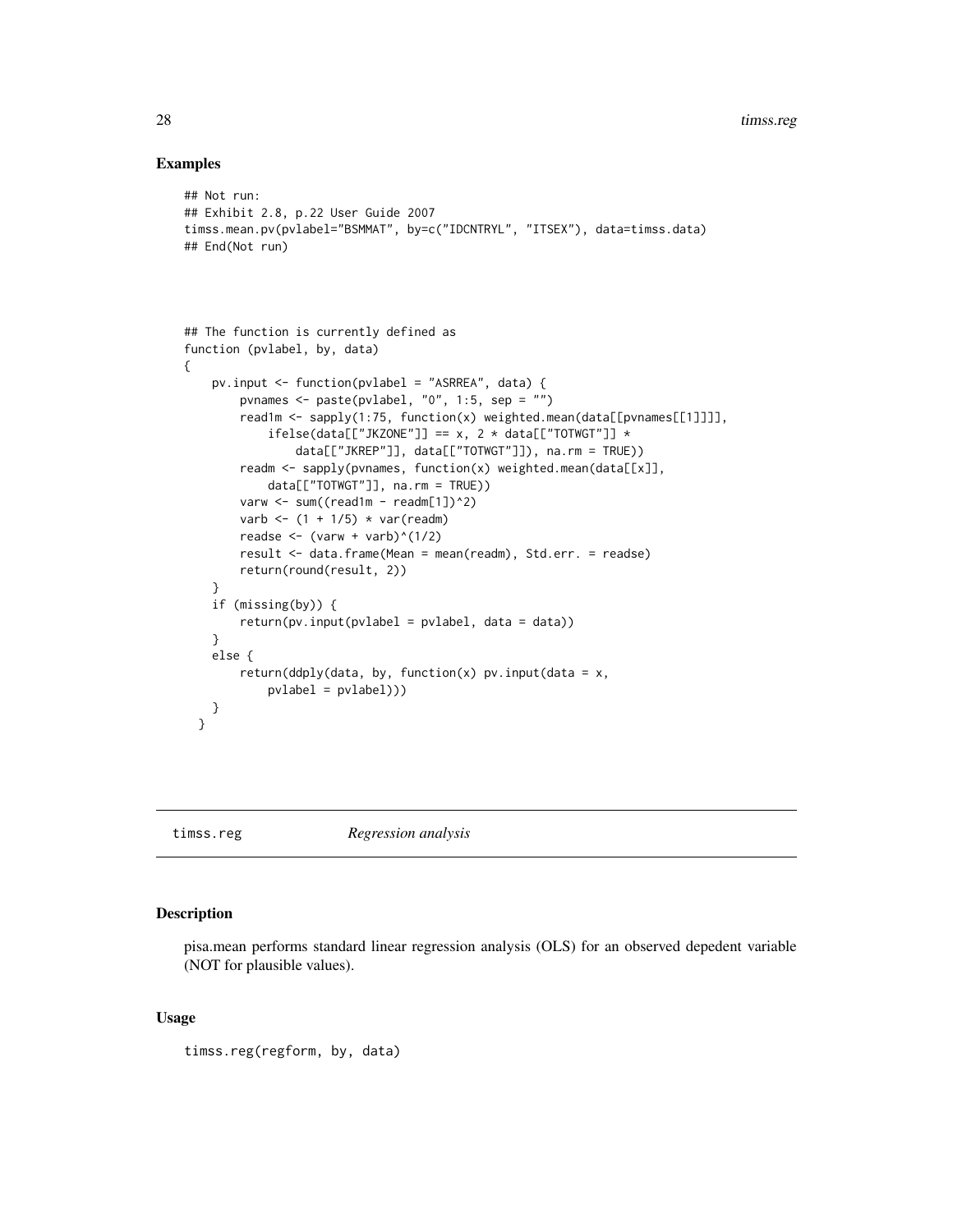#### timss.reg 29

#### Arguments

| regform | A regression formula (e.g., "ASBGBOOK $\sim$ ITSEX").                                                                               |
|---------|-------------------------------------------------------------------------------------------------------------------------------------|
| by      | The variable label defining the grouping, usually the countries $(by="IDCNTRY'')$ ,<br>but could be any other categorical variable. |
| data    | An R object, normally a data frame, containing the data from TIMSS.                                                                 |

## Value

timss.reg returns a data frame with coefficients, standard errors and t-values. If "by" is specified, results are reported in a list.

## Author(s)

Daniel Caro

## See Also

pirls.reg

```
## Not run:
# Exhibit 2.11
timss.data$SEX[timss.data$ITSEX==2]=1
timss.data$SEX[timss.data$ITSEX==1]=0
timss.reg(regform="BSDAGE ~ SEX", by=c("IDCNTRYL"), data=timss.data)
timss.mean(variable="BSDAGE", by=c("IDCNTRYL", "ITSEX"), data=timss.data)
## End(Not run)
## The function is currently defined as
function (regform, by, data)
{
    reg.input <- function(regform, data) {
       Coefrp <- sapply(1:75, function(i) coefficients(lm(formula = as.formula(regform),
            data = data, weights = ifelse(data[["JKZONE"]] ==
               i, 2 * data[["TOTWGT"]] * data[["JKREF"]], data[["TOTWGT"]]))Reg <- summary(lm(formula = as.formula(regform), data = data,
            weights = data[["TOTWGT"]]))
       Coeftot <- Reg$coefficients[, 1]
       R2 <- Reg$r.squared
       CoefSE <- apply((Coefrp - Coeftot)^2, 1, sum)^(1/2)
       CoefT <- Coeftot/CoefSE
       RegTab <- round(data.frame(Estimate = Coeftot, 'Std. Error' = CoefSE,
            't value' = CoefT, check.names = F), 2)
       return(RegTab)
    }
```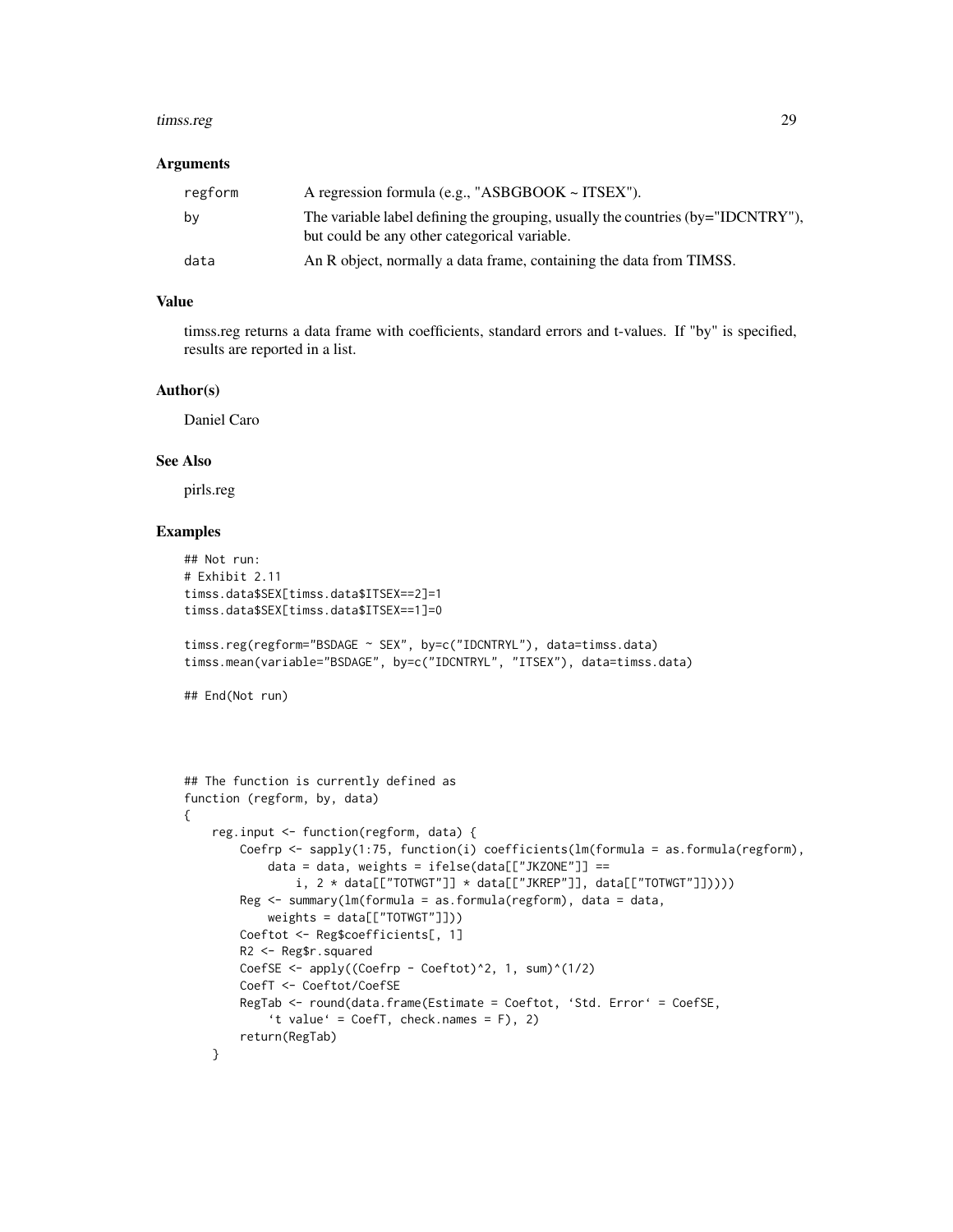```
if (missing(by)) {
     return(reg.input(regform = regform, data = data))
  }
 else {
      return(lapply(split(data, data[by]), function(x) reg.input(regform = regform,
         data = x))}
}
```
timss.reg.pv *Regression analysis for plausible values*

## Description

pisa.reg.pv performs standard linear regression analysis (OLS) while handling plausible values and replicate weights.

## Usage

timss.reg.pv(x, pvlabel = "ASRREA", by, data)

#### Arguments

| $\mathsf{x}$ | Data labels of independent variables.                                                                                           |
|--------------|---------------------------------------------------------------------------------------------------------------------------------|
| pvlabel      | The label corresponding to the achievement variable.                                                                            |
| by           | The variable label defining the grouping, usually the countries (by="IDCNTRY"),<br>but could be any other categorical variable. |
| data         | An R object, normally a data frame, containing the data from TIMSS.                                                             |

## Value

timss.reg.pv returns a data frame with coefficients, standard errors and t-values. If "by" is specified, results are reported in a list.

## Author(s)

Daniel Caro

## See Also

pirls.reg.pv

<span id="page-29-0"></span>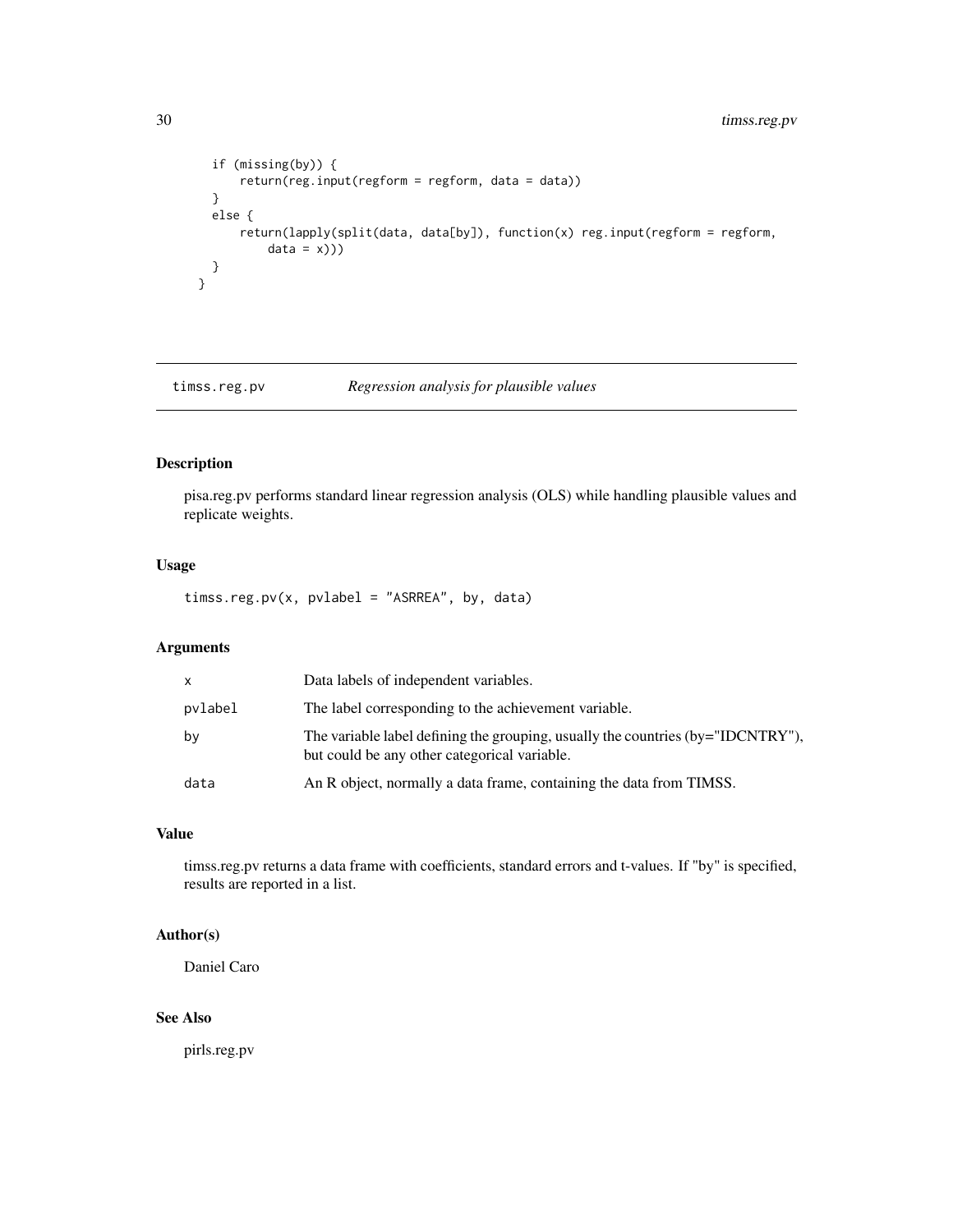#### <span id="page-30-0"></span>timss.rho 31

### Examples

```
## Not run:
## Exhibit 2.13, p.27
timss.reg.pv(pvlabel="BSMMAT", by=c("IDCNTRYL"), x="SEX", data=timss.data)
## End(Not run)
## The function is currently defined as
function (x, pvlabel = "ASRREA", by, data)
{
    reg.pv.input <- function(x, pvlabel = pvlabel, data) {
        pvnames <- paste(pvlabel, "0", 1:5, sep = "")
        regform <- lapply(pvnames, function(i) paste(i, "~",
            paste(x, collapse = "+''))Coefrpv1 <- sapply(1:75, function(i) coefficients(lm(formula = as.formula(regform[[1]]),
            data = data, weights = ifelse(data[["JKZONE"]] ==
                i, 2 * data[["TOTWGT"]] * data[["JKREF"]], data[["TOTWGT"]]))Regpv \leq lapply(regform, function(i) summary(lm(formula = i,
            data = data, weights = data[["TOTWGT"]]))Coefpv <- sapply(Regpv, function(i) i[["coefficients"]][,
            1])
        R2 <- mean(sapply(Regpv, function(i) i[["r.squared"]]))
        Coeftot <- apply(Coefpv, 1, mean)
        Varw \leq apply((Coefrpv1 - Coefpv[, 1])^2, 1, sum)
        Varb \leq (1 + 1/5) \star apply(Coefpv, 1, var)
        CoefSE <- (Varw + Varb)^(1/2)CoefT <- Coeftot/CoefSE
        RegTab <- round(data.frame(Estimate = Coeftot, 'Std. Error' = CoefSE,
            't value' = CoefT, check.names = F), 2)
        return(RegTab)
    }
    if (missing(by)) {
        return(res.py.input(x = x, pvlabel = pvlabel, data = data))}
    else {
        return(lapply(split(data, data[by]), function(i) reg.pv.input(x = x,
            pvlabel = pvlabel, data = i))}
  }
```
timss.rho *Correlation matrix*

## **Description**

timss.rho produces a correlations matrix for observed variables (NOT for plausible values)

#### Usage

```
timss.rho(variables, by, data)
```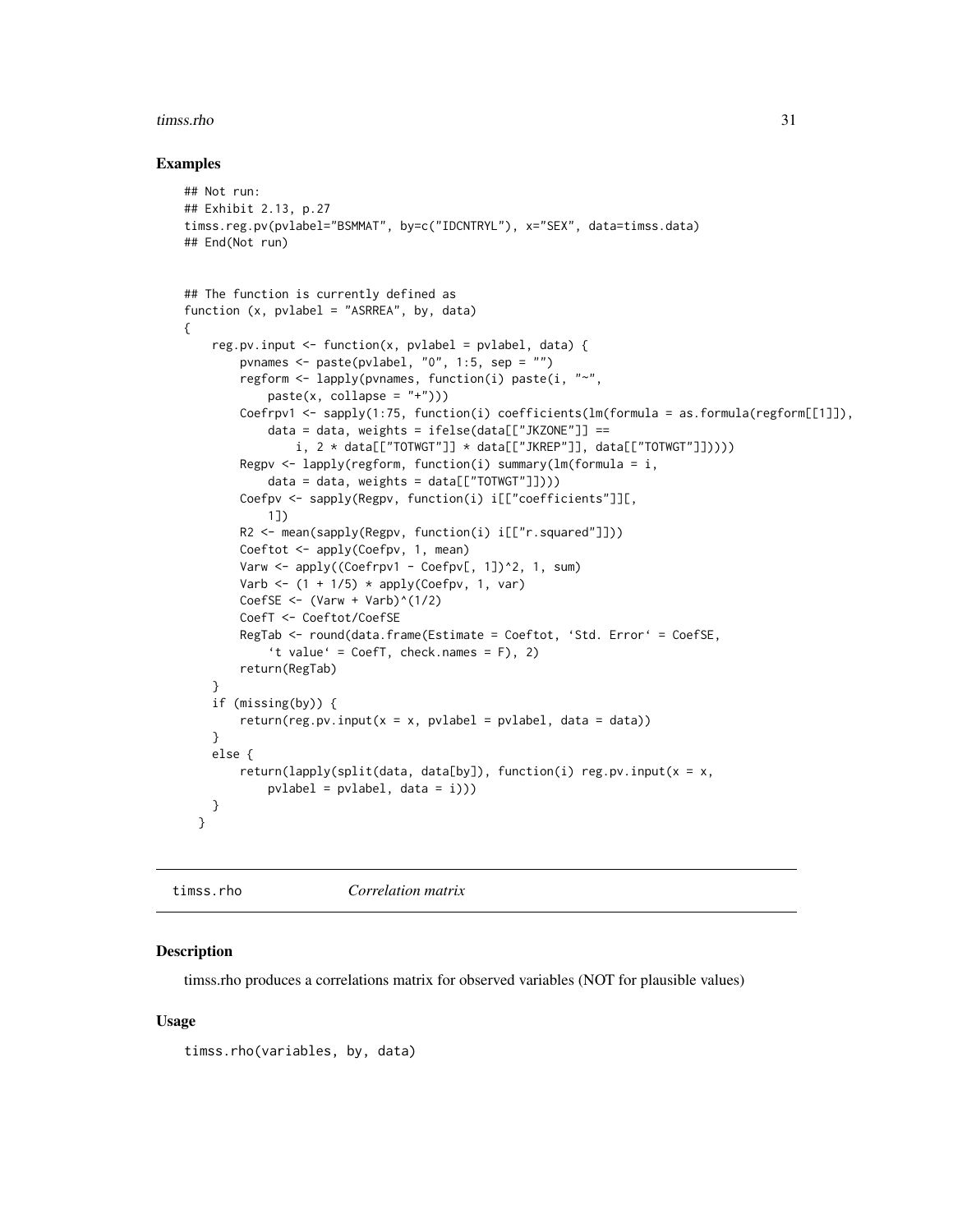## **Arguments**

| variables | Data labels for the variables in the correlation matrix (e.g., variables= $c$ ("ASRREA01",<br>"ASDAGE")                             |
|-----------|-------------------------------------------------------------------------------------------------------------------------------------|
| by        | The variable label defining the grouping, usually the countries $(by="IDCNTRY'')$ ,<br>but could be any other categorical variable. |
| data      | An R object, normally a data frame, containing the data from TIMSS.                                                                 |

## Value

pirls.rho returns a matrix including correlation and standard error values

#### Author(s)

Daniel Caro

## See Also

pirls.rho

```
## Not run:
timss.rho(variables=c("BSMMAT01", "BSDGEDUP"), data=timss.data)
## End(Not run)
## The function is currently defined as
function (variables, by, data)
{
    rho.input <- function(variables, data) {
       data <- na.omit(data[c(variables, "TOTWGT", "JKREP",
            "JKZONE")])
       rhorp <- lapply(1:75, function(i) cov.wt(data[variables],
            wt = ifelse(data[["JKZONE"]] == i, 2 * data[["TOTWGT"]] *data[["JKREP"]], data[["TOTWGT"]]), cor = T)[[5]])
       rhotot <- cov.wt(data[variables], wt = data[["TOTWGT"]],
            cor = T)[[5]]rhose \leq Reduce("+", lapply(rhorp, function(x) (x - rhotot)^2))^(1/2)
       rhomat <- round(do.call(cbind, lapply(1:ncol(rhotot),
            function(x) t(rbind(rhotot[, x], rhose[, x])))),
            3)
       colnames(rhomat) <- unlist(lapply(1:length(variables),
            function(x) c(paste(variables, "Rho", sep = " ")[x],
                paste(variables, "SE", sep = " ")[x])))
       return(round(rhomat, 6))
    }
    if (missing(by)) {
       return(rho.input(variables = variables, data = data))
    }
   else {
```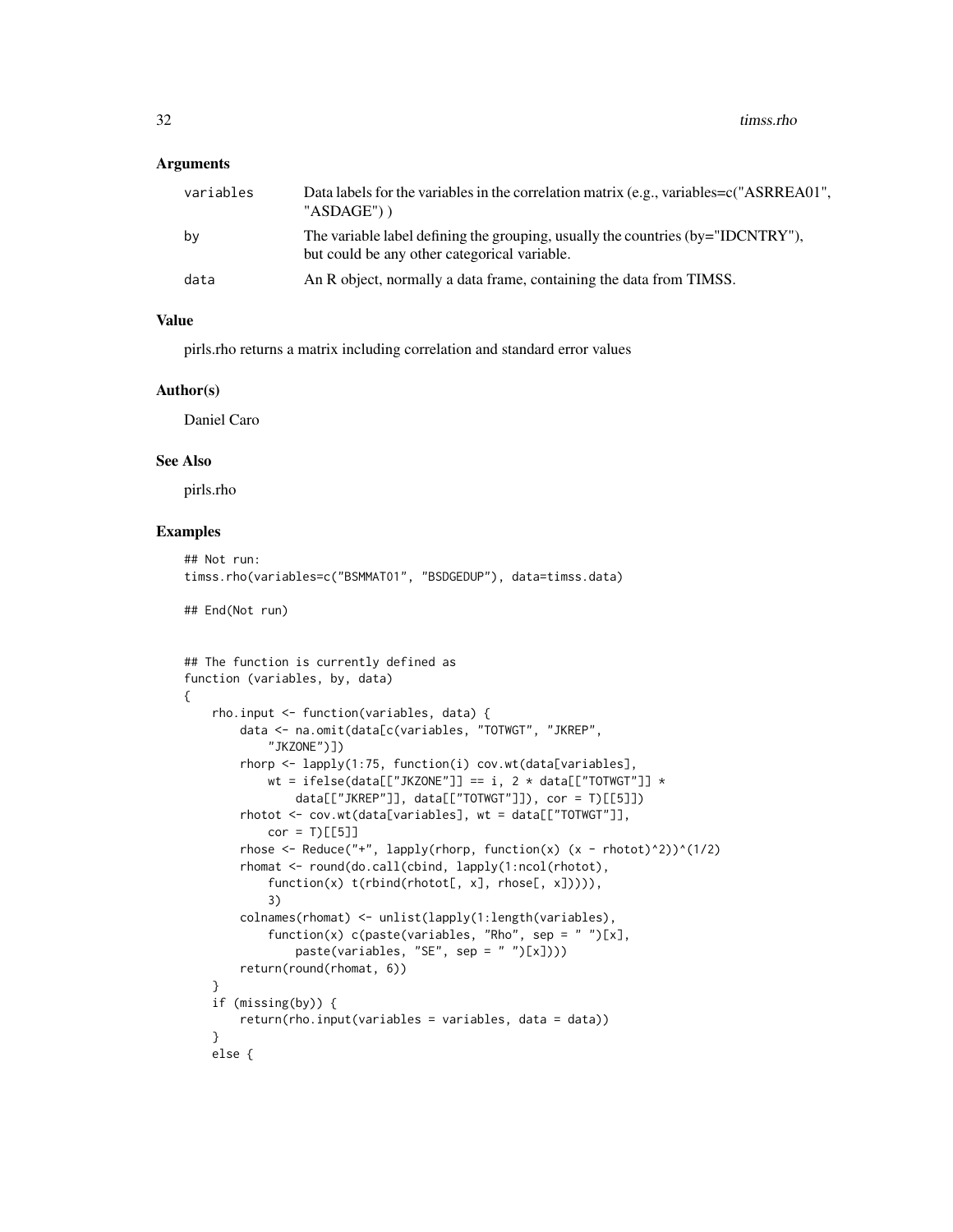## <span id="page-32-0"></span>timss.rho.pv 33

}

```
return(lapply(split(data, data[by]), function(x) rho.input(variables = variables,
        data = x))}
```
timss.rho.pv *Two-way weighted correlation*

## Description

pirls.rho.pv calculates the correlation and standard error among two achievement variables each based on 5 plausible values or one achievement variable and an observed variable (i.e., with observed scores rather than plausible values).

## Usage

timss.rho.pv(variable, pvlabels, by, data)

## Arguments

| variable | A data label for the observed variable (e.g., variable="ASDAGE")                                                                |
|----------|---------------------------------------------------------------------------------------------------------------------------------|
| pvlabels | One or two labels describing the achievement variables (e.g., pvlabels = $c$ ("ASRLIT",<br>" $ASRINF$ ") )                      |
| by       | The variable label defining the grouping, usually the countries (by="IDCNTRY"),<br>but could be any other categorical variable. |
| data     | An R object, normally a data frame, containing the data from TIMSS.                                                             |

### Value

timss.rho.pv returns a matrix with correlations and standard errors.

## Author(s)

Daniel Caro

#### See Also

pirls.rho.pv

## Examples

```
## Not run:
timss.rho.pv(variable="BSDGEDUP", pvlabel="BSMMAT", by="IDCNTRYL", data=timss.data)
```
## End(Not run)

## The function is currently defined as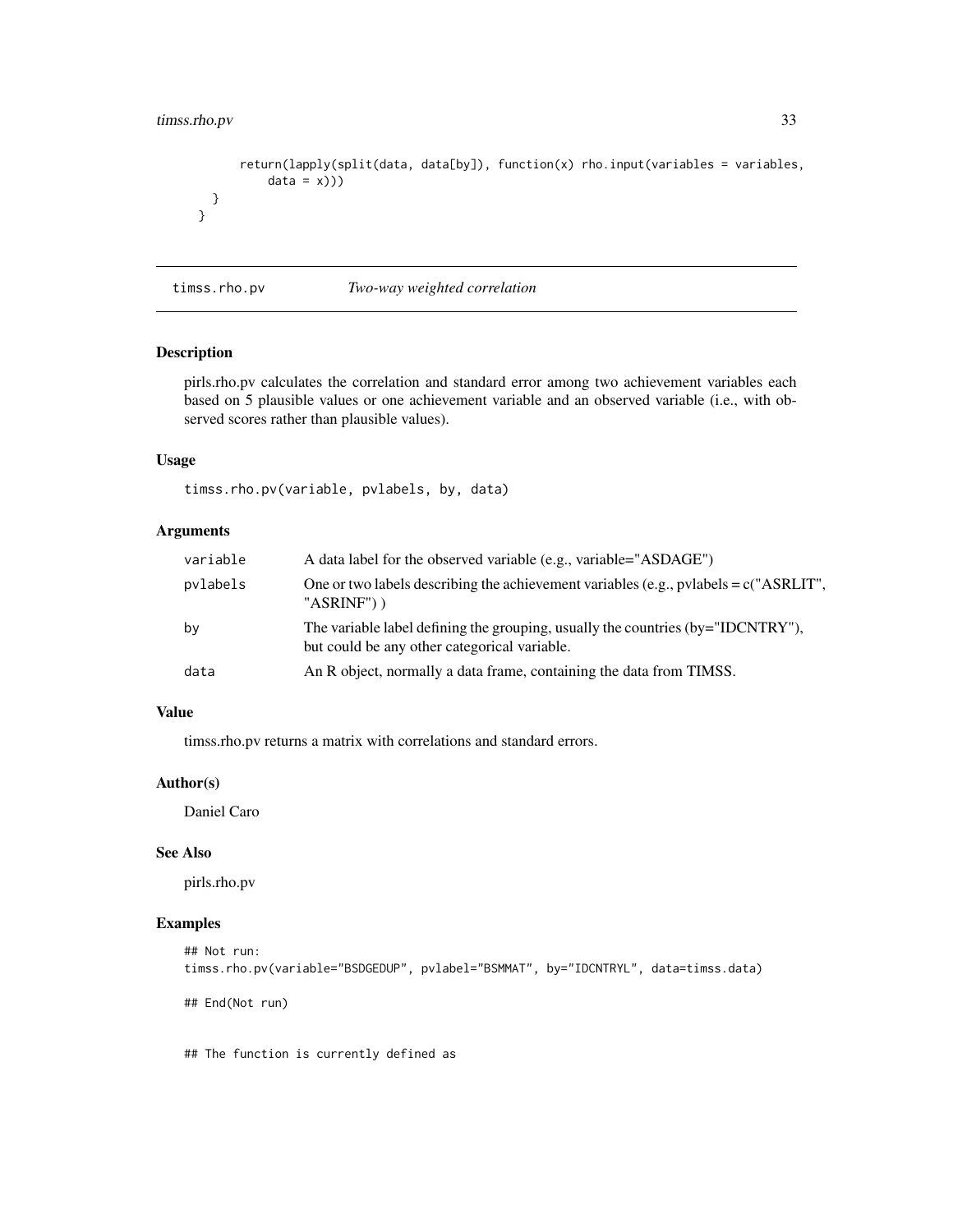```
function (variable, pvlabels, by, data)
{
    rho.pv.input <- function(variable, pvlabels, data) {
        if (length(pvlabels) == 2 & missing(variable)) {
            pvnames <- lapply(pvlabels, function(x) paste(x,
                "0", 1:5, sep = "")data <- na.omit(data[c(unlist(pvnames), "TOTWGT",
                "JKREP", "JKZONE")])
            rhopvrp \leq lapply(1:75, function(i) cov.wt(x = data[c(pvnames[[1]][1],
                pvnames[[2]][1])], cor = T, wt = ifelse(data[["JKZONE"]] ==
                i, 2 * data[["TOTWGT"]] * data[["JKREP"]], data[["TOTWGT"]]))[[5]])
            rhopvtot \leq lapply(1:5, function(i) cov.wt(x = data[c(pvnames[[1]][i],
                pvnames[[2]][i])], cor = T, wt = data[["TOTWGT"]])[[5]])
            varw <- Reduce("+", lapply(rhopvrp, function(x) (x -
                rhopvtot[[1]])^2))
            varb \leftarrow (1 + 1/5) \star apply(simplify2array(rhopvtot),
                c(1, 2), var)
            rhose \leq (varw + varb)\land(1/2)
            rhotot <- Reduce("+", rhopvtot)/length(rhopvtot)
            rhomat <- round(do.call(cbind, lapply(1:ncol(rhotot),
                function(x) t(rbind(rhotot[, x], rhose[, x])))),
                5)
            colnames(rhomat) <- unlist(lapply(1:2, function(i) c(paste(pvlabels,
                "Rho", sep = " ")[i], paste(pvlabels, "SE", sep = " ")[i])))
            return(round(rhomat, 3))
        }
        else {
            pvnames <- paste(pvlabels, "0", 1:5, sep = "")
            data <- na.omit(data[c(variable, pvnames, "TOTWGT",
                "JKREP", "JKZONE")])
            rhopvrp <- lapply(1:75, function(i) cov.wt(x = data[c(variable,
                pvnames[1])], cor = T, wt = ifelse(data[["JKZONE"]] ==i, 2 * data[['TOTWGT"]] * data[['JKREF"]], data[['TOTWGT"]]))[[5]]]rhopvtot \leq lapply(pvnames, function(i) cov.wt(x = data[c(variable,
                i)], cor = T, wt = data[["TOTWGT"]][[5]]]varw <- Reduce("+", lapply(rhopvrp, function(x) (x -
                rhopvtot[[1]])^2))
            varb \leftarrow (1 + 1/5) * apply(simplify2array(rhopvtot),
                c(1, 2), var)
            rhose \leftarrow (varw + varb)^(1/2)
            rhotot <- Reduce("+", rhopvtot)/length(rhopvtot)
            rhomat <- round(do.call(cbind, lapply(1:ncol(rhotot),
                function(x) t(rbind(rhotot[, x], rhose[, x])))),
                5)
            colnames(rhomat) <- unlist(lapply(1:2, function(i) c(paste(c(variable,
                pvlabels), "Rho", sep = " ")[i], paste(c(variable,
                pvlabels), "SE", sep = " ")[i])))
            return(round(rhomat, 3))
        }
    \lambdaif (missing(by)) {
        return(rho.pv.input(variable = variable, pvlabels = pvlabels,
            data = data)
```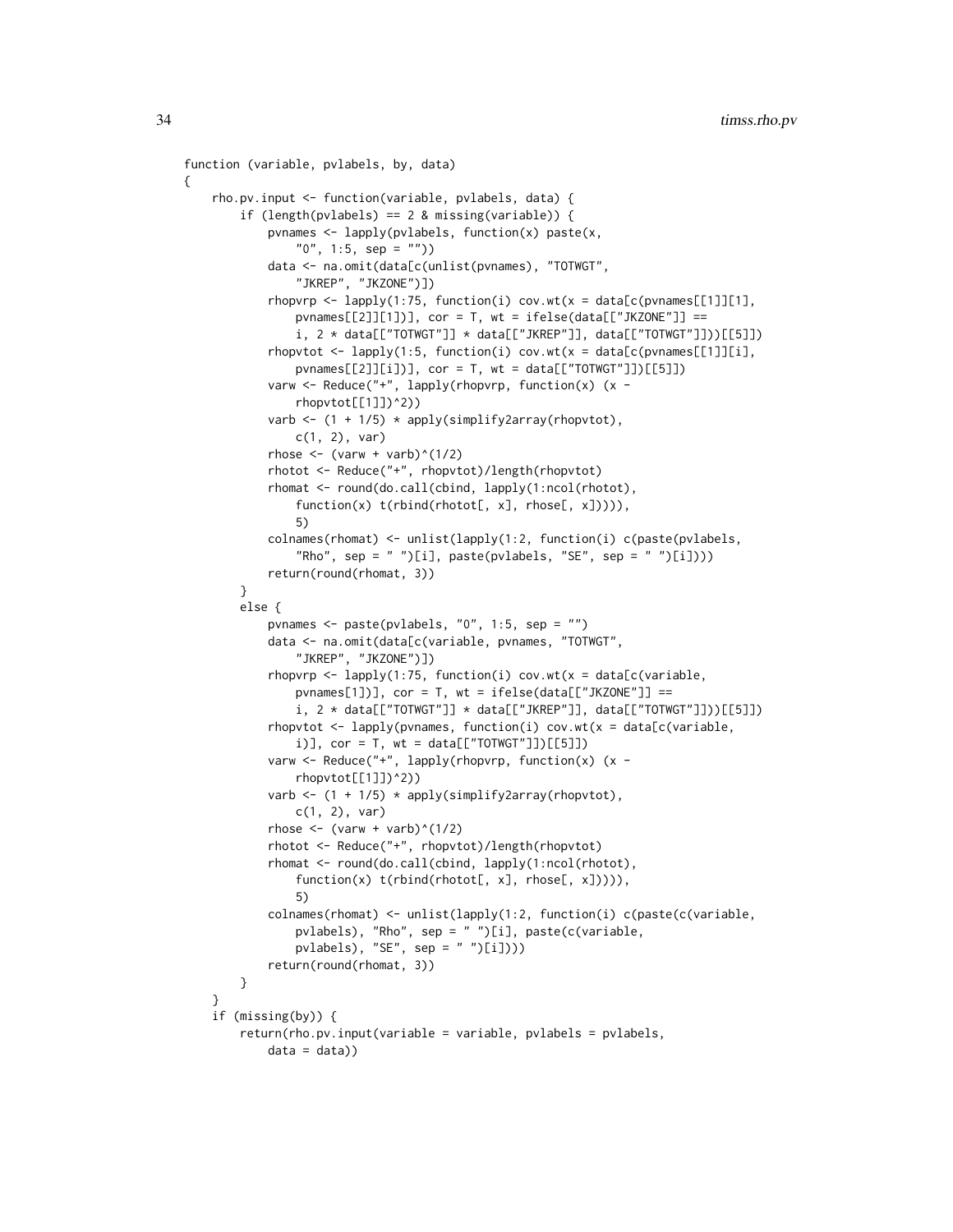## <span id="page-34-0"></span>timss.select.merge 35

```
}
 else {
      if (length(pvlabels) == 2 & missing(variable)) {
          return(lapply(split(data, data[by]), function(x) rho.pv.input(pvlabels = pvlabels,
             data = x))}
      else {
          return(lapply(split(data, data[by]), function(x) rho.pv.input(variable = variable,
              pvlabels = pvlabels, data = x)))
      }
 }
}
```
timss.select.merge *Select and merge data*

## Description

timss.select.merge selects and merges data from TIMSS 2007 downloaded from the IEA data repository

## Usage

```
timss.select.merge(folder = getwd(), countries, student, school, math.teacher, science.teacher)
```
### Arguments

| folder          | Directory path where the data are located. The data could be organized within<br>folders but it should not be duplicated.                                                             |
|-----------------|---------------------------------------------------------------------------------------------------------------------------------------------------------------------------------------|
| countries       | The selected countries, supplied with the abbreviation (e.g., countries= $c("AUT",$<br>"BGR") or codes (countries= $c(40, 100)$ ). If no countries are selected, all are<br>selected. |
| student         | The data labels for the selected student variables.                                                                                                                                   |
| school          | The data labels for the selected school variables.                                                                                                                                    |
| math.teacher    | The data labels for the math teacher data.                                                                                                                                            |
| science.teacher |                                                                                                                                                                                       |
|                 | The data labels for the science teacher data.                                                                                                                                         |

## Value

timss.select.merge returns a data frame with the selected data from PIRLS 2006.

## Author(s)

Daniel Caro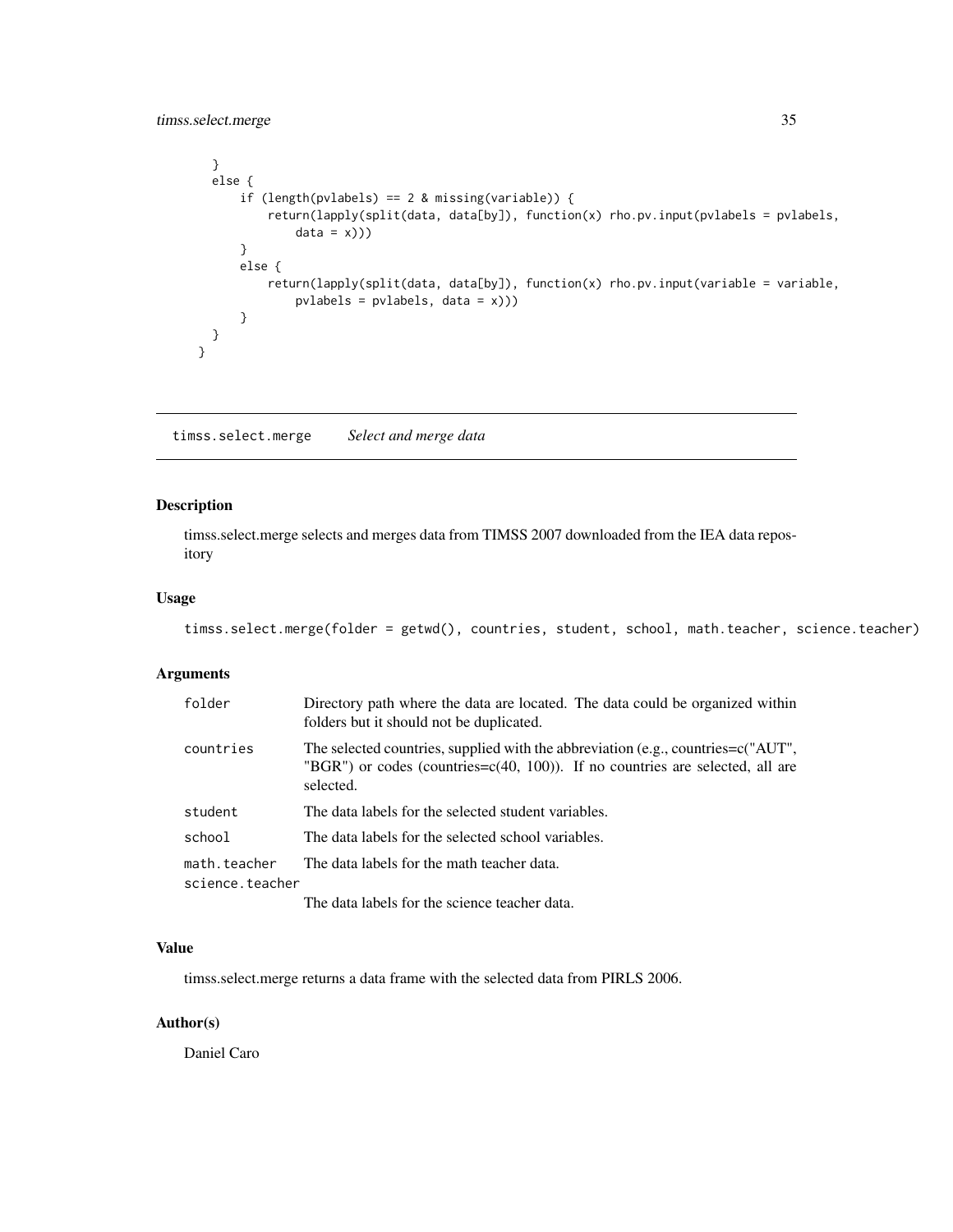#### See Also

pirls.select.merge

```
## Not run:
timss.data <- timss.select.merge(folder="/home/eldani/Work/R work/TIMSS/Data",
              student =c("BSDGEDUP", "ITSEX", "BSDAGE"), countries=c("DZA", "ARM", "AUS", "BHR"),
              school =c("BCDSRMI", "BCDGPPSC"))
## End(Not run)
## The function is currently defined as
function (folder = getwd(), countries, student, school, math.teacher,
    science.teacher)
{
    files.all <- lapply(c("bsg", "bcg", "btm", "bts"), function(x) list.files(folder,
       full.names = T, pattern = paste("^n", x, ".*.sav$", sep = ""),
       recursively = T()cntlab <- toupper(unique(unlist(lapply(files.all, function(x) substr(x,
       nchar(x) - 8, nchar(x) - 6))))
    country.list <- country.ug[country.ug$ISO %in% intersect(country.ug$ISO,
       cntlab), ]
    if (missing(countries)) {
       countries = cntlab
    }
    if (is.numeric(countries)) {
       countries = country.list[country.list$Code %in% countries,
            "ISO"]
    }
    files.select <- lapply(files.all, function(y) sapply(countries,
        function(x) y[substr(y, nchar(y) - 8, nchar(y) - 6) ==tolower(x)]))
    student.data <- do.call("rbind", lapply(files.select[[1]],
        function(y) read.spss(y, use.value.labels = F, to.data.frame = T)[c("IDCNTRY","IDSCHOOL", "IDCLASS", "IDSTUD", "JKREP", "JKZONE",
            "HOUWGT", "SENWGT", "TOTWGT", "BSMMAT01", "BSMMAT02",
            "BSMMAT03", "BSMMAT04", "BSMMAT05", "BSSSCI01", "BSSSCI02",
            "BSSSCI03", "BSSSCI04", "BSSSCI05", student)]))
    student.data$IDCNTRYL <- factor(student.data$IDCNTRY, levels = country.list[country.list$Code %in%
       unique(student.data$IDCNTRY), "Code"], labels = country.list[country.list$Code %in%
       unique(student.data$IDCNTRY), "Country"])
    school.data <- do.call("rbind", lapply(files.select[[2]],
        function(y) read.spss(y, use.value.labels = F, to.data.frame = T)[c("IDCNTRY","IDSCHOOL", "SCHWGT", school)]))
    timss.all <- merge(student.data, school.data, by = c("IDCNTRY",
        "IDSCHOOL"), suffixes = c(".st", ".sc"))return(timss.all)
 }
```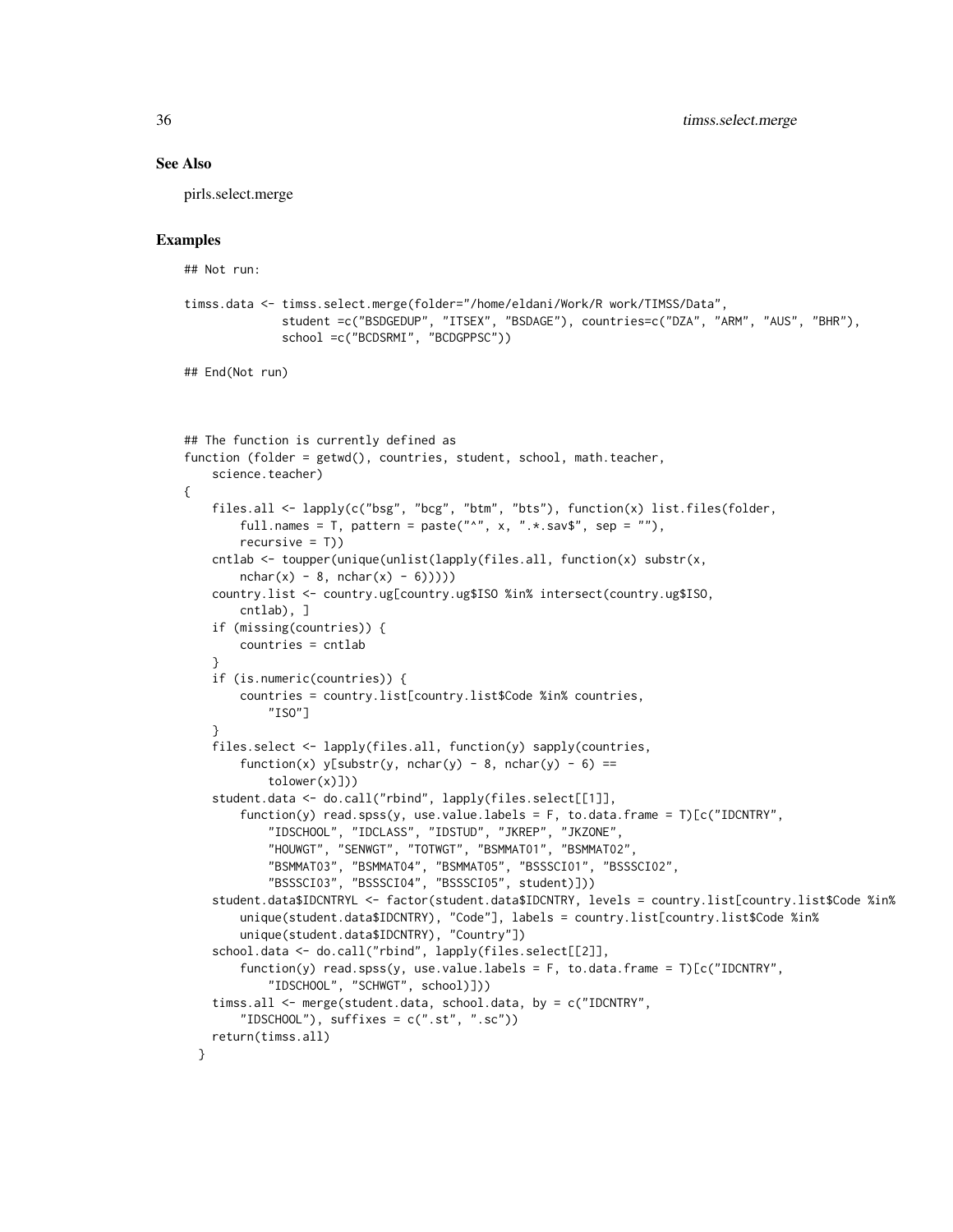<span id="page-36-0"></span>timss.var.label *Data labels*

#### **Description**

timss.var.labels prints and saves variable labels in a text file

## Usage

```
timss.var.label(folder = getwd())
```
## Arguments

folder Directory path where the data are located. The data could be organized within folders but it should not be duplicated.

## Value

timss.var.label returns a list with variable labels for the student, home, and school data. The output is also printed on a text sheet located in "folder".

#### Author(s)

Daniel Caro

## See Also

pirls.var.label

```
## Not run:
timss.var.label(folder= getwd())
## End(Not run)
## The function is currently defined as
function (folder = getwd())
{
    files.all <- lapply(c("bsg", "bcg", "btm", "bts"), function(x) list.files(folder,
       full.names = T, pattern = paste("^", x, ".*.sav$", sep = ""),
       recursive = T))
    var.label <- list('Student background and achievement' = description(spss.system.file(files.all[[1]][1])),
        'School data' = description(spss.system.file(files.all[[2]][1])),
        'Math teacher' = description(spss.system.file(files.all[[3]][1])),
        'Science teacher' = description(spss.system.file(files.all[[4]][1])))
   print(var.label)
    capture.output(var.label, file = file.path(folder, "Variable labels.txt"))
    cat("The file 'Variable labels.txt' in the directory", folder,
```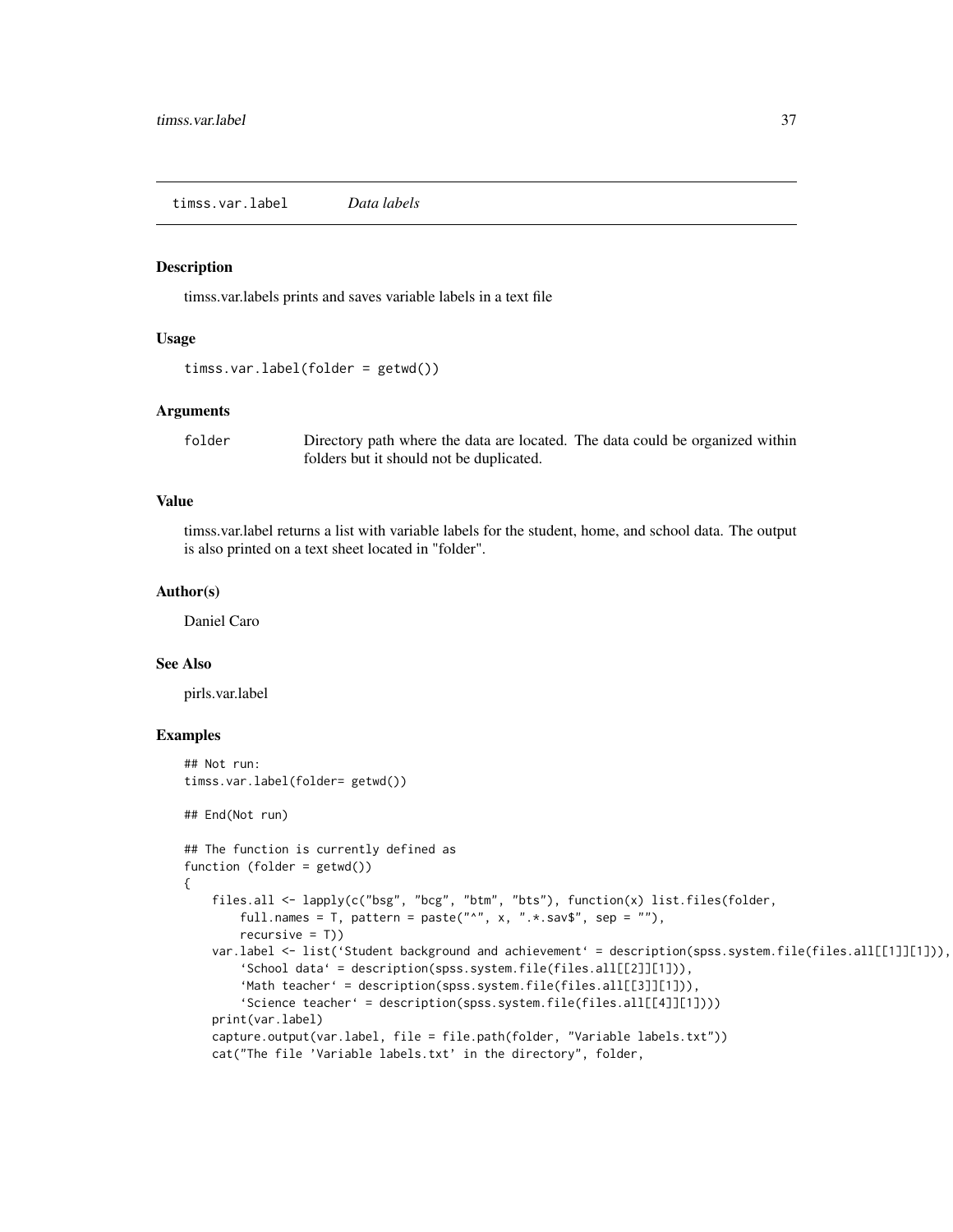```
"contains the variable labels of the complete dataset",
sep = " ")
```
}